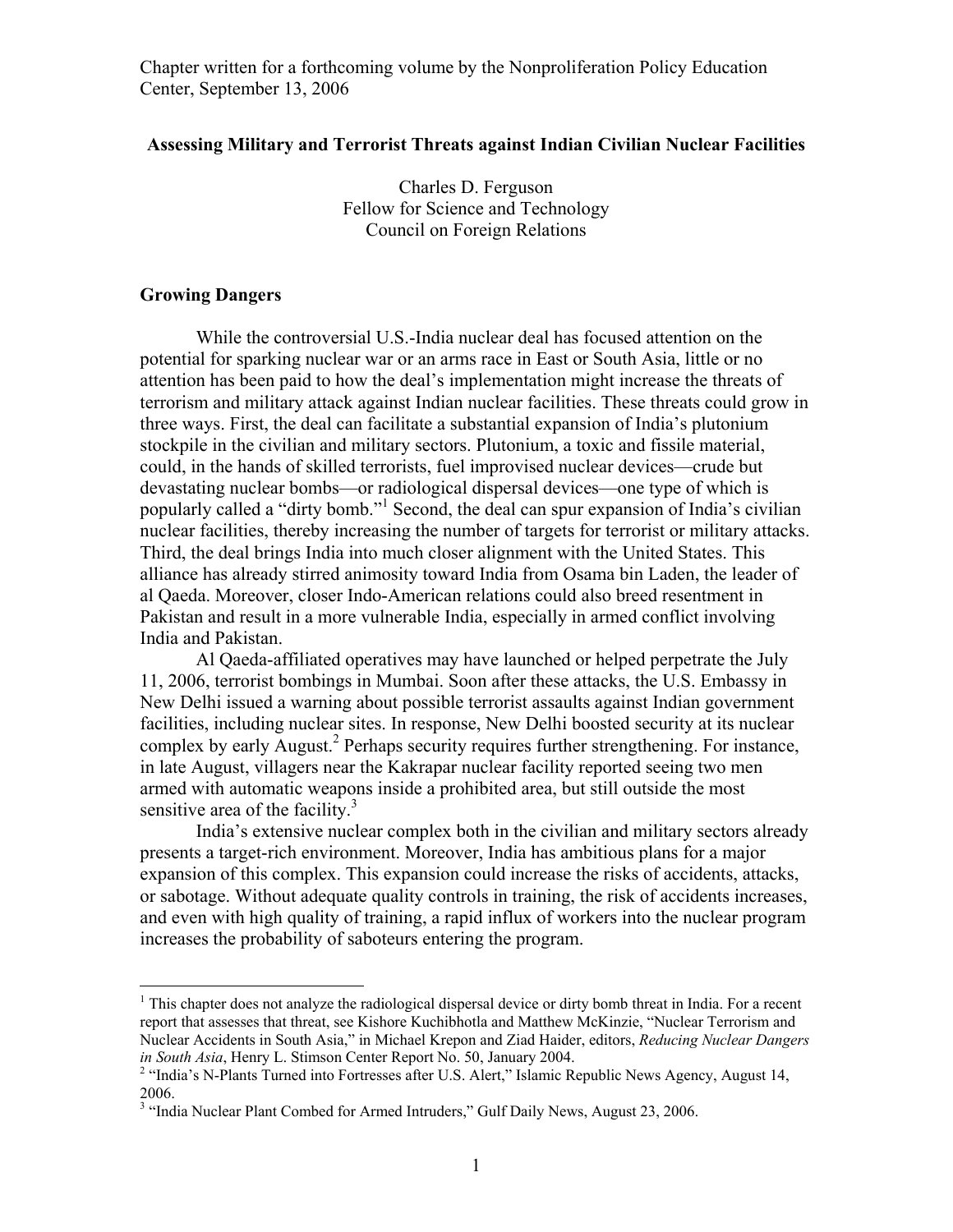Shaken by sectarian strife and terrorism for many decades, India resides in one of the most violence prone regions of the world. Jihadist groups have caused much of this violence. Some of these groups have ties to al Qaeda, which has considered using nuclear and radiological terrorism. Pakistan has sponsored terrorist groups to further its aims in the separatist region of Jammu and Kashmir and could consider using such groups as proxies in a military attack against other regions of India, including those containing nuclear facilities.

 The focus here is on the military and terrorist threats to India's civilian nuclear facilities, but because Indian civilian and military nuclear programs are intertwined, the analysis will consider significant areas of overlap notably the growing plutonium stockpiles that can fuel both programs. First, this chapter examines India's civilian nuclear infrastructure, assessing potential vulnerabilities to attack. Second, the chapter discusses terrorism and sectarian violence involving India and whether this violence is likely to be directed against nuclear facilities. Finally, after reviewing efforts India has reportedly taken to protect these facilities, the chapter recommends further urgently needed security measures.

In sum, the major recommendations are that India should:

- Ensure that the different modes of a terrorist or military attack are fully considered and continually evaluated in assessing the safety and security of its nuclear facilities;
- Separate more of its civilian nuclear facilities, including breeder reactors, from connections to the military program to reduce the target profile of these facilities and to help remove them from the shroud of secrecy surrounding the military program;
- Work with China and Pakistan toward a fissile material cap to limit the amount of plutonium potentially available to terrorists;
- Develop cooperative nuclear security by sharing and implementing best practices with the United States, the International Atomic Energy Agency, and other partners;
- Apply to new facilities and retrofit to the extent possible in existing facilities sabotage-resistant safety systems as well as additional safety and security measures such as extra diesel generators and relatively low-cost fortifications around spent fuel pools and vulnerable buildings in addition to active and passive air defenses for critical nuclear sites; and
- Create a more transparent and self-critical civilian nuclear infrastructure that would empower an independent regulatory agency and would continually be vigilant about insider threats.

# **India's Civilian Nuclear Infrastructure**

Understanding the potential vulnerabilities of India's civilian nuclear program to military or terrorist attack first requires understanding the vision behind the program. For decades, India has envisioned a three-pronged approach to developing its civilian nuclear infrastructure. First, it would exploit its limited indigenous deposits of uranium to fuel thermal reactors. These reactors are called "thermal" because they rely on slowed down neutrons, or neutrons possessing thermal or relatively low energies, to power the nuclear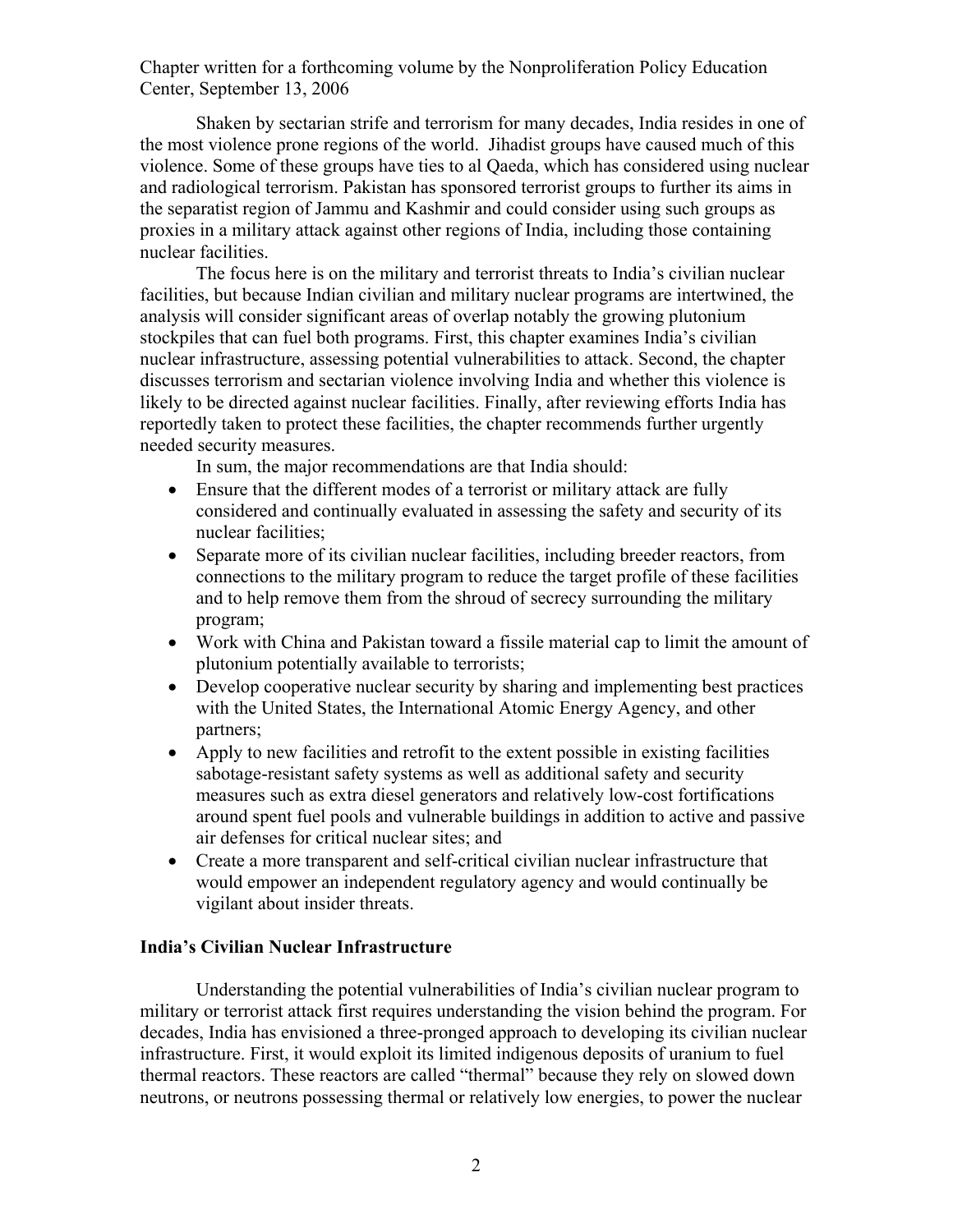reactions in these reactors' cores. Second, India would harvest the plutonium produced in the thermal reactors to make fuel for fast breeder reactors. The "harvesting" is called reprocessing, which uses chemical processes to extract plutonium from highly radioactive spent nuclear fuel. Fast reactors use high speed, or high-energy, neutrons to power the reactions. Breeder reactors can produce, or breed, more plutonium fuel. Third, India wants to create a fleet of thorium-reactors that would use the fertile element thorium to produce uranium-233, a fissile material that can power reactors. India is estimated to possess one-third of the world's deposits of thorium.

Many aspects of this three-pronged plan can increase India's risk of militaries or terrorists targeting civilian nuclear assets. The sheer complexity of the enterprise could complicate management of ensuring adequate security throughout the program. The different reactor designs, for instance, would require detailed attention to differences in vulnerability to various modes of attack. For instance, one type of reactor might have adequate protection against attacks from the air because the reactor design might have a strong containment building around the reactor core. In contrast, a different design might have a weaker containment structure, but might present vulnerabilities to truck bombs. Protecting against these differing vulnerabilities demands a highly technically trained guard force as well as a regulatory agency that is vigilantly and continually conducting rigorous security tests, probing for and correcting any weaknesses.

The second prong involving bulk processing and handling of tons of separated plutonium can increase the risk of diversion of this bomb-usable material. In contrast, keeping plutonium embedded in spent nuclear fuel provides a highly radioactive and lethal barrier against theft. In the event of an accident or an attack that results in radioactivity release to the environment, reactors fueled with plutonium could cause greater harm to health than reactors fueled with uranium because plutonium is a much more toxic material.<sup>4</sup>

The third prong, if not managed properly, could raise the risk of uranium-233, a fissile material that can power the easiest to make nuclear bomb, a gun-type device, falling into the wrong hands. The thorium cycle produces uranium-232, which decays to highly radioactive daughter products. Even relatively small concentrations of uranium-232 and its daughters can emit lethal doses of gamma radiation.

Because U-232 and U-233 have essentially the same chemical properties, separating the one isotope from the other is very difficult. One method involves limiting the daughter products of U-232 by chemically removing thorium and other daughter products from the uranium mixture. However, within two years after this chemical separation, the buildup of highly radioactive daughter products can lead to a lethal dose in 20 minutes to a person within one meter of a critical mass of uranium-233. This assumes that uranium-232 is present at least to the level of 0.1 percent. Another method is to remove U-232 by using laser isotope separation (LIS) methods. Employing powerful lasers, LIS selectively excites and ionizes uranium-233 to separate it from uranium-232. India's Department of Atomic Energy (DAE) has stated that its long-term ambition is to use LIS to remove enough U-232 to reach a level of a few ppm. At this level, workers could handle a mixture of U-233 and U-232 for tens to hundreds of hours without

 4 Edwin S. Lyman, "Public Health Risks of Mixed Oxide Fuels," *Science and Global Security*, Vol. 9, 2001.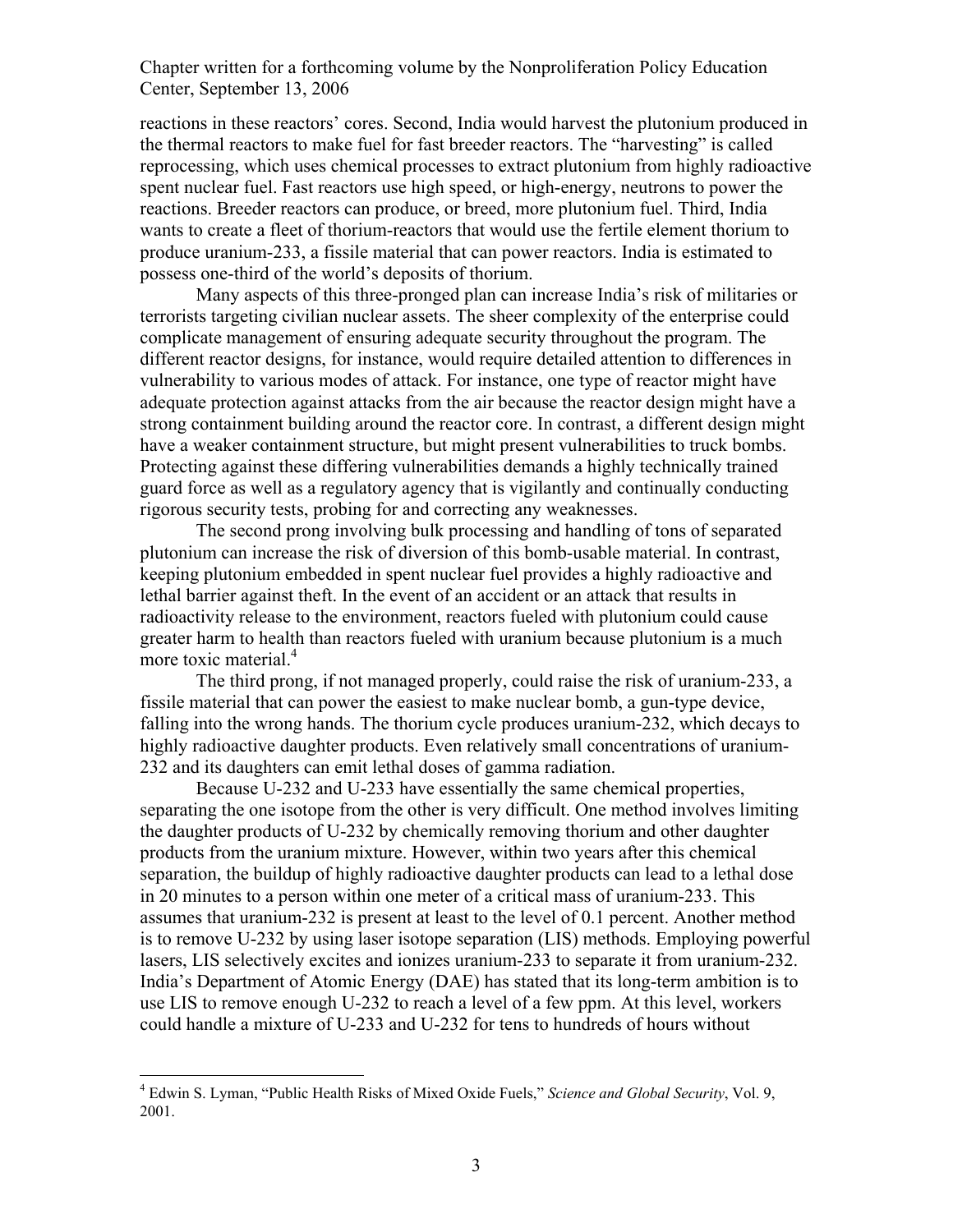exceeding their annual occupational radiation exposure doses. But terrorists could also safely handle such a mixture.

A uranium-233 mixture can be de-natured to make it less bomb-usable. To do that, sufficient U-238 can be mixed into the mixture to greatly increase the critical mass needed to make a bomb out of the mixture. This isotopic denaturing depends on the reactor design as well as the reprocessing method used with the U-233 mixture. Nuclear physicists Jungmin Kang and Frank von Hippel have concluded, "The proliferation resistance of thorium fuel cycles depends very much upon how they are implemented."<sup>5</sup> For instance, they found that pressurized light water reactors fueled with a mix of low enriched uranium and thorium fuel at high burnup produce high U-232 contamination levels. Thus, this type of usage is commensurate with proliferation resistance. In contrast, heavy water reactors operated in a low burnup mode can produce low concentrations of U-232.

 India has plans to develop an advanced heavy water reactor using the thorium/uranium-233 cycle. Presently, India has been operating since 1996 the Kamini research reactor on uranium-233 fuel. This reactor has a modest power rating of 30 kWth. Notably, the Kamini reactor is located at the Bhabha Atomic Research Center (BARC), which is part of the Indian nuclear weapons complex. Like the plutonium program, the thorium program blends into India's weapons program.

By design, the Indian civilian and military nuclear programs are intertwined. An attack on India's military program would also likely adversely affect India's civilian program and vice versa. The analysis turns to an examination of the different components of India's civilian nuclear program and the different potential modes of attack or sabotage against the program.

#### *Indian Nuclear Facilities*

India has several types of nuclear facilities, including nuclear power plants, plutonium production reactors, research reactors, spent fuel storage areas, high-level radioactive waste storage facilities, and reprocessing plants.

#### *Nuclear power plants*

 Despite the ambitious three-pronged plan, India has struggled to build even a small fraction of the nuclear power plants envisioned.<sup>6</sup> Once the 540-MWe Tarapur-3 reactor supplies power to the grid, expected to occur in mid-2006, India will have about 3,900 MWe of installed nuclear power capacity.<sup>7</sup> Under the optimistic planning scenario, New Delhi wants 11,000 MWe by 2010 and 29,000 MWe by 2020. Of the 29,000 MWe, 20,000 MWe are intended to come from indigenous development. It is uncertain whether India will follow through on acquiring 9,000 MWe of power from foreign sources. New

<sup>&</sup>lt;sup>5</sup> Jungmin Kang and Frank N. Von Hippel, "U-232 and the Proliferation-Resistance of U-233 in Spent Fuel," *Science & Global Security*, Volume 9, 2001, pp. 1-32. 6

 $6$  A complete list of the currently operating Indian nuclear power plants and other relevant information can be found at Nuclear Power Corporation of India, Ltd., http://www.npcil.nic.in/ <sup>7</sup>

Sunil Saraf, "Npcil Takes Tarapur-3 Critical, Foresees Early Completion," *Nucleonics Week*, May 25, 2006, p. 7.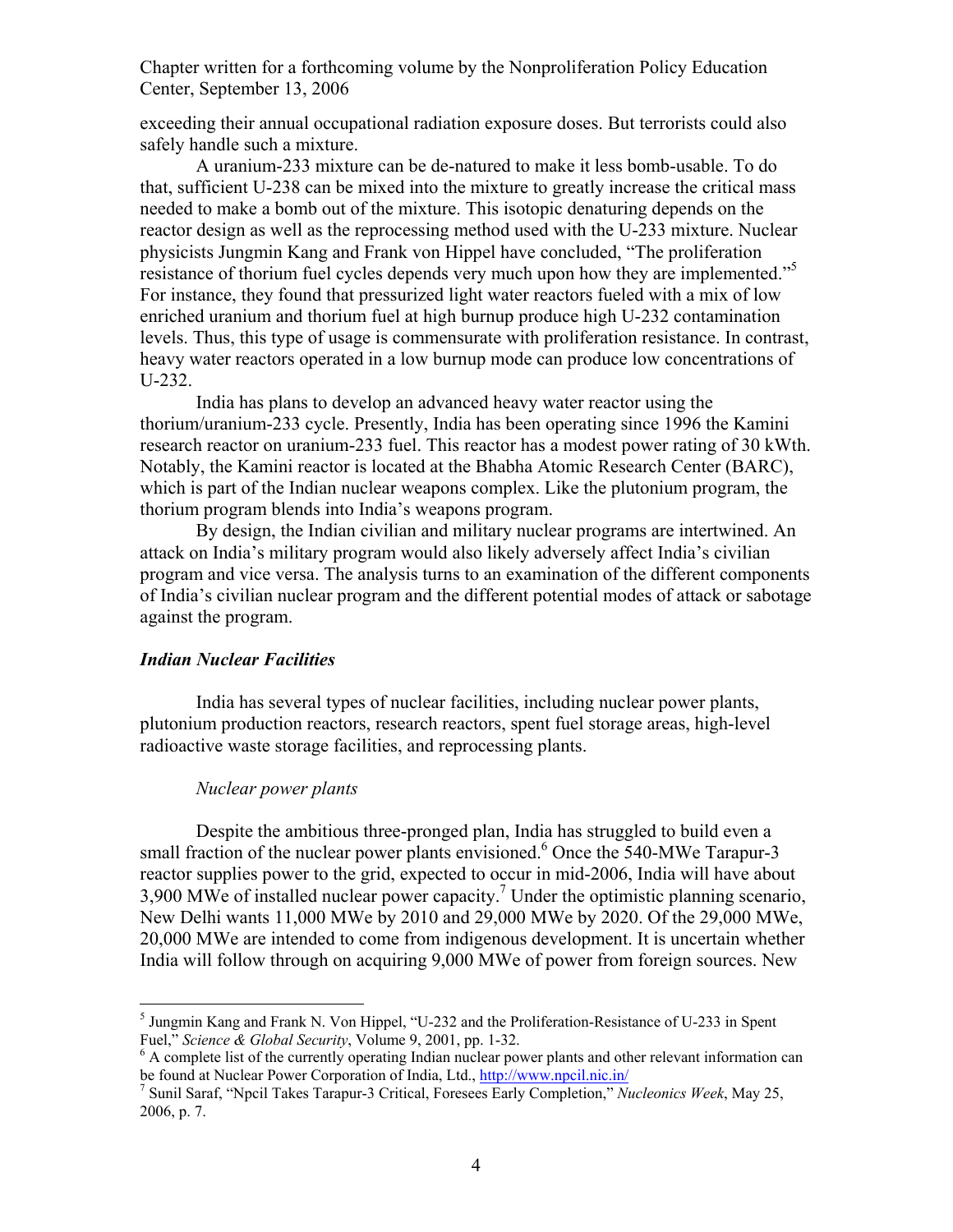Delhi apparently put forward that figure prior to the March meeting between Prime Minister Singh and President Bush to help sweeten the U.S.-India nuclear deal.<sup>8</sup> However, for many years, India has announced plans for 20,000 MWe of nuclear power by 2020, and with the soon-to-be-completed two Russian VVER-1000 reactors, imported reactors will produce at least 2,000 MWe of the planned increase in nuclear power capacity. India's Nuclear Power Corporation has sent dozens of engineers to be trained in Russia to operate the VVER-1000 reactors.<sup>9</sup> New Delhi has discussed buying additional reactors from Moscow.

Past performance or shortfalls do not dictate future success or failure. Still, India has repeatedly failed to reach its nuclear power production goals by substantial margins.<sup>10</sup> Within the next few years, India plans to complete construction of at least eight indigenously built nuclear power plants with a cumulative capacity of 2,780 MWe. Adding this amount to the 2,000 MWe from the Russian reactors, India would more than double its current nuclear power capacity. Nonetheless, even if India does not increase its use of nuclear energy by almost nine times by 2020, a growth of one-half or even onefourth as great would significantly challenge India's ability to train enough competent nuclear engineers, technicians, plant mangers, and security guards without the next fourteen years. According to India's top civilian nuclear management, the Department of Atomic Energy has had a functioning nuclear engineering school since the late 1950s and is taking steps to ensure that India can adequately train enough engineers to meet the projected growth in nuclear energy development.<sup>11</sup> India's Nuclear Power Corporation reported in 2003 that it has more than 11,000 employees working at its nuclear power plants.<sup>12</sup> That number was for a total power capacity of about 3,000 MWe, implying the need for 3 to 4 employees per MWe. If this ratio holds roughly constant as the power increases, India would need 60,000 to 80,000 employees in 2020 for a goal power capacity of 20,000 MWe. The actual number of employees needed would probably be less than that amount because the newer plants would tend to have a higher power rating and would, therefore, need fewer employees at fewer higher-power rating plants. Still, the overall conclusion is that DAE will need to train several thousand to tens of thousands of new employees. Assuming DAE can train sufficient competent engineers, it also needs to take into account the increased risk of the insider threat if the nuclear workforce expands exponentially.

 The next generation of Indian nuclear engineers and plant managers would at least have to receive training on three types of thermal reactors or additional reactor designs depending on what types of foreign reactors India would import, if those import deals are actualized. Presently, the predominant type of Indian commercial reactor is the pressurized heavy water reactor (PHWR), based on the CANDU, or Canadian Deuterium

<sup>8</sup> Sunil Saraf, "Hope for U.S.-India Nuclear Deal by March Fading on FBR Impasse," *Nucleonics Week*, January 26, 2006, p. 9.

<sup>9</sup> Director's Report, *Annual Report 2003-2004*, Nuclear Power Corporation of India, Ltd., p. 47; in particular, this report notes that about 30 engineers had been trained prior to 2003; 18 more were undergoing training in 2003; and another 37 will be sent to Russia in 2004.

<sup>&</sup>lt;sup>10</sup> M. V. Ramana, "Nuclear Power in India: Failed Past, Dubious Future," Presentation to the Non-Proliferation Education Center, May 10, 2006.

<sup>&</sup>lt;sup>11</sup> Anil Kakodkar, "Nuclear Power in India: An Inevitable Option for Sustainable Development of a Sixth of Humanity," World Nuclear Association Annual Symposium, September 4-6, 2002, p. 5.

<sup>&</sup>lt;sup>12</sup> Director's Report, *Annual Report 2002-2003*, Nuclear Power Corporation of India, Ltd.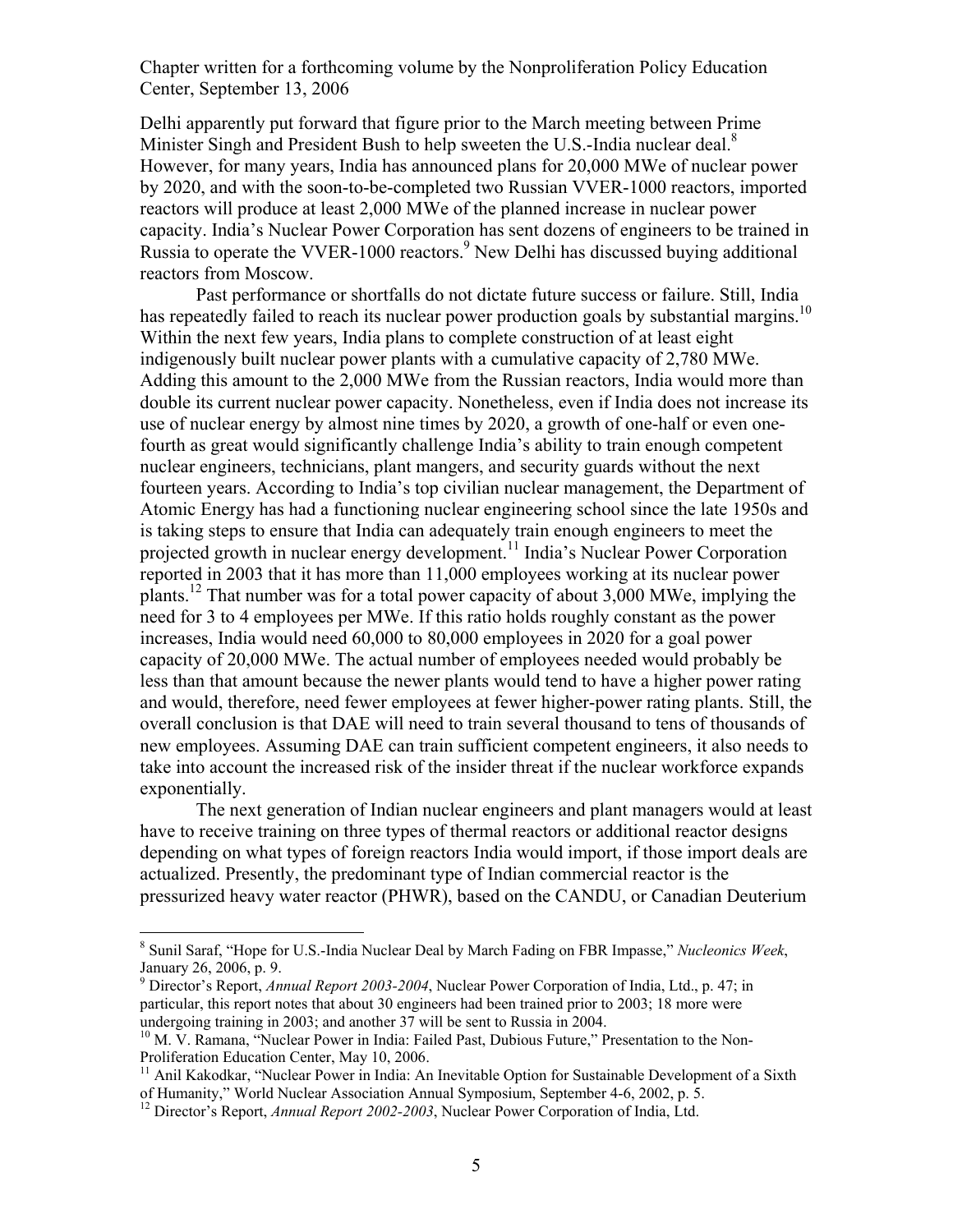Uranium, design. Fourteen of India's sixteen thermal reactors are PHWRs. These PHWRs provide about 3,500 MWe, or more than 90 percent, of installed capacity. Boiling water reactors (BWRs) provide the remainder. The third type of thermal reactor that India will have in the coming years is the Russian-designed VVER-1000, which is a pressurized water reactor (PWR) design.

Reactor designs determine much of the inherent strengths and weaknesses of a reactor. Nonetheless, reactors of the same design can differ in their characteristics because of differences in construction. Engineers can vary the construction among reactors of the same design due to many considerations. One of the foremost considerations is site selection. Every reactor site is unique. Proximity to other reactors at the site or location of cooling sources such as bodies of water, for example, can significantly affect the layout of a nuclear power plant and lead to deviations from a standard design. Because detailed information on particular Indian nuclear power plant sites is not openly available, this chapter discusses the general characteristics that can affect the safety and security of India's commercial reactors.

Designers of nuclear power plants rely on the concept of defense-in-depth, which means using redundant systems to provide increased protection against accidents. Almost all systems inside a nuclear power plant have one or more backup systems to ensure that if the main system fails, a replacement or emergency system will quickly provide protection. For example, if the primary coolant system ruptures, an emergency cooling system is available to prevent the reactor core from melting and possibly leading to a release of radiation to the environment.

In general, there are two exceptions to the defense-in-depth practice. A reactor has only one pressure vessel surrounding the highly radioactive core. If the pressure vessel would rupture, a backup pressure vessel would not be available to contain the core. Nonetheless, the radioactivity in the core would not necessarily be released to the environment because most commercial reactors have a strong containment building surrounding the reactor. The containment is the last line of defense for a nuclear power plant preventing a release of radiation to the environment. But here is the second exception to defense-in-depth. A commercial reactor, if it has a containment structure, usually has one. (As discussed later, the newer Indian PHWRs have a double-domed containment structure.) Thus, in assessing whether a nuclear power plant can withstand an attack, it is vitally important to know how strong its containment building is.

CANDU-type reactors, such as the Indian PHWRs, have certain safety features that make them more resistant to surviving attack or sabotage. CANDU cores are typically subdivided into two thermo-hydraulic loops. Each loop has hundreds of individual pressure tubes. This feature would help localize a loss-of-coolant incident caused by accident, attack, or sabotage. Moreover, the large-volume, low-pressure, and low-temperature heavy water moderator surrounding the coolant would provide a large heat sink to further protect the reactor fuel from melting down in a loss-of-coolant incident. Furthermore, because the steam generators are located above the core, natural thermo-siphoning would help carry away heat from the core and mitigate the effects of a  $\log s$  of coolant incident.<sup>13</sup>

Containment buildings using a minimum of four-foot thick concrete walls typically enclose CANDU reactors. India's most recently built PHWRs have an added

<u>.</u>

<sup>&</sup>lt;sup>13</sup> Canadian Nuclear FAQ, Section D: Safety and Liability, www.nuclearfaq.ca, accessed on July 15, 2006.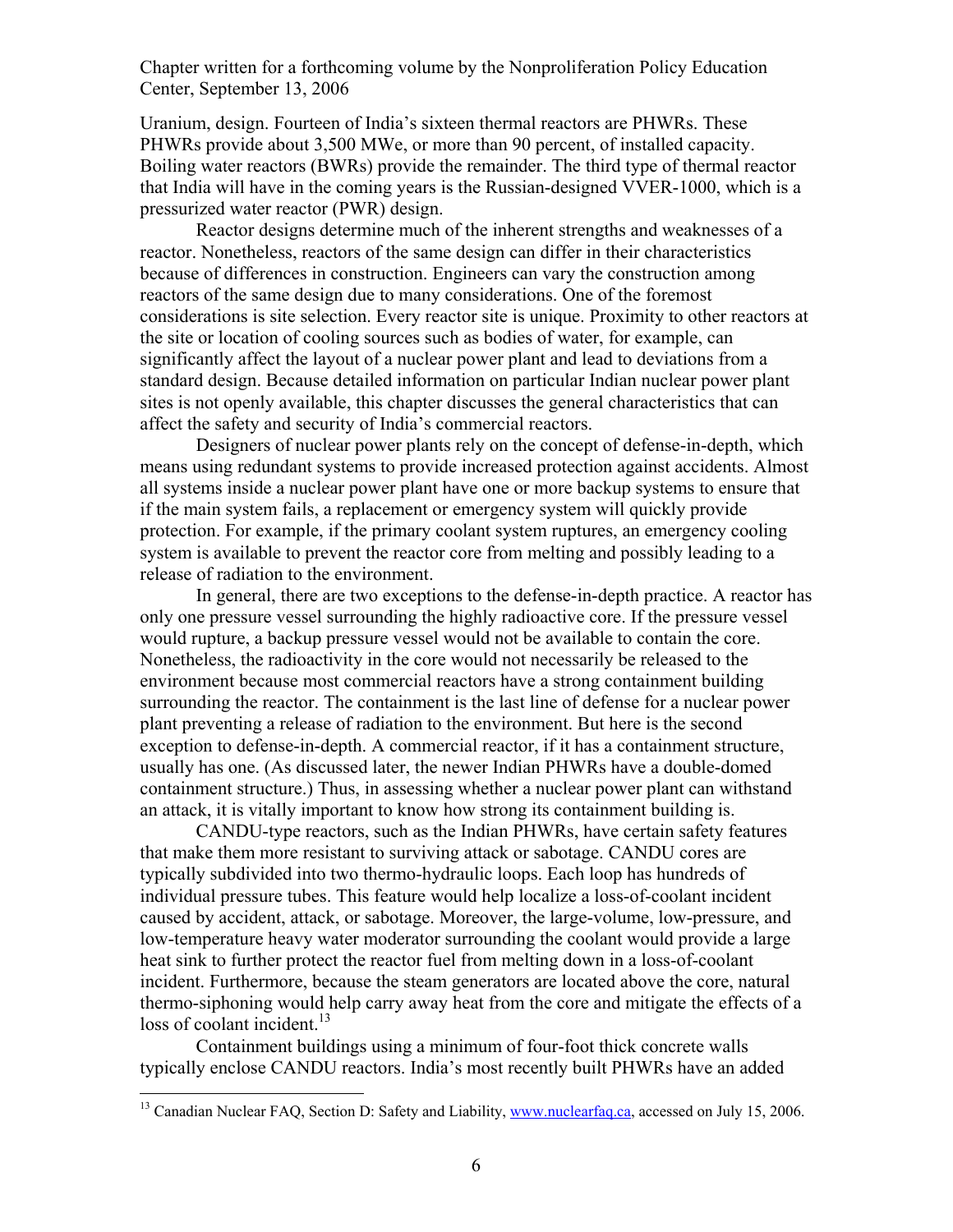safety feature: double-domed containment structures.<sup>14</sup> These PHWRs are the Kaiga-1 and 2 reactors, the Rajasthan-3 and 4 reactors, and the Tarapur-3 and 4 reactors. But developing the double-domes did not occur without incident. In 1994, Kaiga-1 experienced a partial collapse of its inner dome during construction. In response, Indian engineers revised the design. These PHWRs use microsilica-based high performance concrete.<sup>15</sup> The newer PHWRs also have other safety features, including an automatic, quick acting poison injection system to shut down the reactor in an emergency and microprocessor-based systems for reactor protection and control.<sup>16</sup>

 India's oldest commercial reactors are located at Tarapur, which is about 100 kilometers from Mumbai. India bought these U.S.-designed reactors from General Electric, which manufactured boiling water reactors. Tarapur-1 and 2 began operation in 1969. After more than thirty years of operation, these reactors would normally be nearing their end of life. But Indian engineers have made more than 300 modifications to the Tarapur BWR plant to improve its safety. The DAE believes that these improvements would allow Tarapur-1 and 2 to run for another thirty years. Safety problems had plagued these plants in the past. In particular, the tubes in the secondary steam generators had developed cracks. Technicians could not plug the leaks without running a significant risk of receiving large doses of radiation. Consequently, these generators were shut off from the plant, and in 1985, the reactors were de-rated from 210 MWe each to 160 MWe.<sup>17</sup> The containment structures of these reactors are not as robust as more modern BWRs. The earliest generation GE BWR used the torus or inverted light-bulb-shaped containment design, which relies on a pressure suppression system. This system, in the event of a loss of coolant accident, is intended to absorb steam and prevent a buildup of pressure that could rupture the containment building. Thus, designers reasoned that the pressure suppression system would allow for a weaker containment building, saving on construction costs. As early as 1972, safety officials were recommending that this containment system be discontinued because of concerns about the failure of the system during an accident.<sup>18</sup> Even if the system would function properly during a loss of coolant accident, a weak containment building might not withstand the crash of a large airplane.

 India has purchased two Russian light water reactors to supplement its indigenous reactor production. The older indigenous reactors are typically rated at about 220 MWe (with two notable exceptions, mentioned above). The newer indigenous reactors, such as Tarapur-3 and 4, that are coming online within the past are rated around 500 MWe. In contrast, the Russian PWRs being built at Kudankulam are 1,000 MWe each. Thus, the foreign supplied reactors would offer a significant boost to India's power capacity. The Russian VVER-1000 reactor has a relatively large coolant-to-power ratio; thus, like a CANDU reactor, it has some inherent protection in the event of a loss of coolant incident. However, the VVER-1000 has some inherent weaknesses. Vulnerabilities include: steam lines and isolation valves too close together, which a single blast could knock out; the control room located at the lower level of the reactor building, potentially prompting

<sup>&</sup>lt;sup>14</sup> Department of Atomic Energy, *Nuclear India*, July-August 2000, available at:

http://www.dae.gov.in/ni/nijul00/nijul00.htm<br><sup>15</sup> Elkem Microsilica, "Nuclear Power Stations in India," Reference Project Fact Sheet, March 2003.

<sup>&</sup>lt;sup>16</sup> Department of Atomic Energy, *Nuclear India*, op. cit.<br><sup>17</sup> T. S. Subramanian, "TAPS at Thirty," *Frontline*, September 29-October 12, 2001.<br><sup>18</sup> Reactor Watchdog Project, "Hazards of Boiling Water Reactors in the Un Information and Resource Service, March 1996.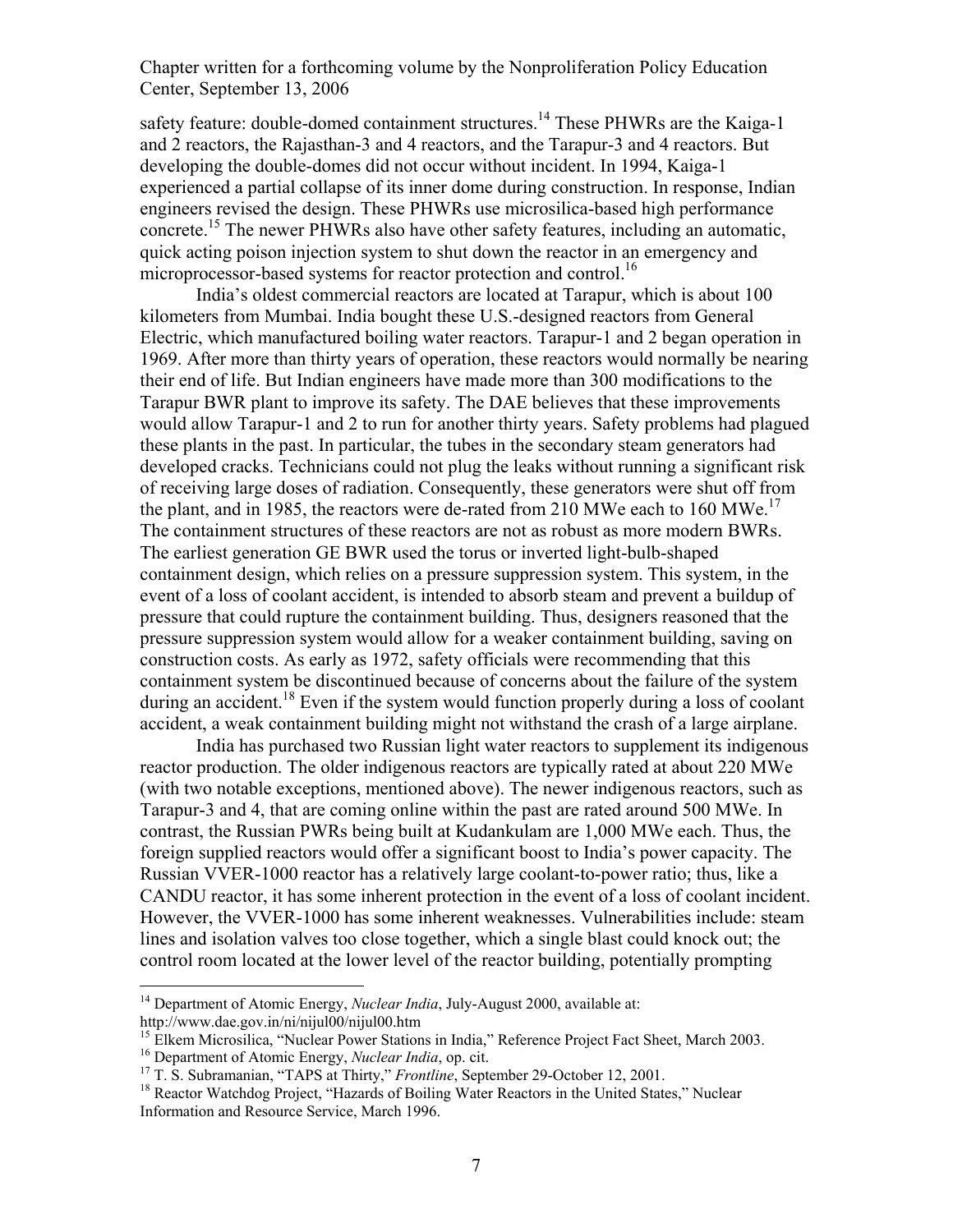quick evacuation if the containment is breached, thus minimizing the amount of time operators have to control the reactor; and relatively weak containment structures that an airplane might penetrate.<sup>19</sup> The VVER-1000s are being constructed in Tamil Nadu, where a number of terrorist groups are based.

#### *Research reactors*

Compared to commercial nuclear power plants, research reactors do not at first glance appear to offer tempting targets. Research reactors typically contain much less radioactivity than commercial reactors. Also, the former facilities do not usually have the high symbolic or economic value as the latter facilities. However, an attacker might strike a research reactor because it tends to be weaker than a commercial reactor. While the vast majority of commercial reactors, including all Indian commercial power plants, employ strong containment structures, many research reactors do not use containment buildings, and if they do, the containments tend to be not as strong as those surrounding commercial reactors. Research reactors, especially those at universities, also tend to have less security forces than commercial power plants.

Indian research reactors, however, are usually located within institutions that perform both civilian and military work. If security at these dual-use institutions remains strong because of their role in India's military program, attackers would likely decide to target relatively weaker nuclear facilities unless they had assistance from workers inside the institutions. Conversely, because these institutions have a dual-use role, military or terrorist attackers might find striking against facilities attractive. A successful attack would deal a blow against India's civilian and military nuclear infrastructure. At the Bhabha Atomic Research Center at Trombay, there are two operating research reactors (the Apsara LWR and the Purnima-3 LWR), three decommissioned reactors (the Purnima-1 critical assembly, the Purnima-2 LWR, and the Zerlina PHWR), and one planned to start operating in 2010 (the compact high temperature reactor). The decommissioned reactors, while not operating, could still present potential targets because of the possible presence of radioactive materials on-site. At the Indira Gandhi Center for Atomic Research (IGCAR) at Kalpakkam, there is the Kamini test reactor, which, as mentioned earlier, uses uranium-233.

#### *Plutonium production reactors*

 $\overline{a}$ 

Indian plutonium production reactors employ the technology in certain types of research reactors to make plutonium for nuclear weapons. While plutonium production reactors are part of the military program, these reactors are considered here because they are also intertwined with the civilian program. Currently, India uses the Cirus and Dhruva research reactors to produce plutonium. Both of these reactors are located at BARC in Trombay. Also, BARC contains a plutonium separation plant that can process 30 to 50 tons of spent fuel annually and a plutonium weapon component facility.<sup>20</sup> Even six

<sup>&</sup>lt;sup>19</sup> Helmut Hirsch, "Vulnerability of VVER-1000 Nuclear Power Plants to Passenger Aircraft Crash," WISE, November 2001, available at: http://www.antenna.nl/wise/terrorism/112001vver.html.

<sup>&</sup>lt;sup>20</sup> David Albright and Susan Basu, "Separating Indian Military and Civilian Nuclear Facilities," Institute for Science and International Security, December 19, 2005.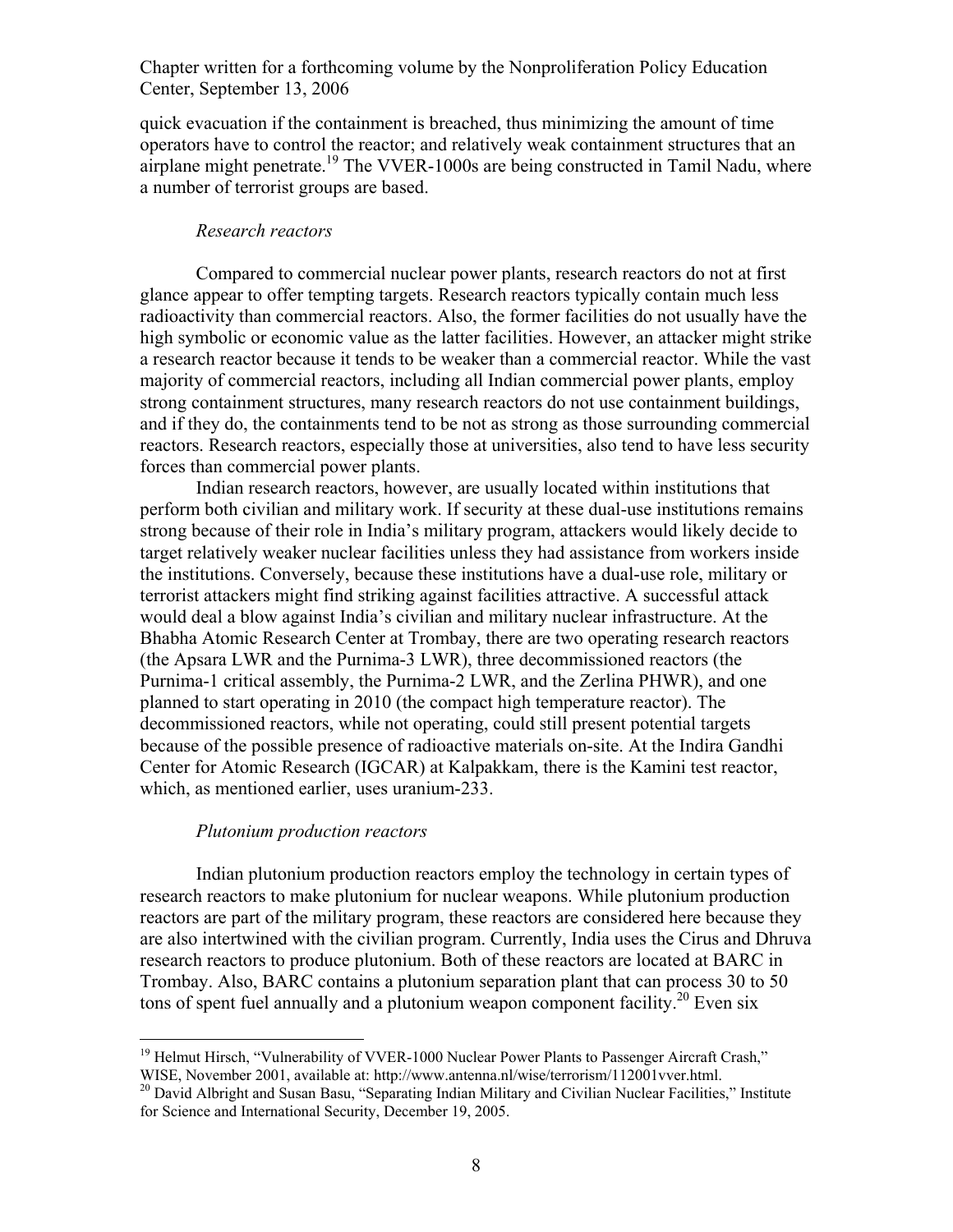kilograms of plutonium would be sufficient to make a nuclear bomb. This is a very small amount compared to the bulk of plutonium that India processes. Terrorists who have enlisted the help of insiders might be able to sneak out enough plutonium to build an improvised nuclear device or a radiological dispersal device.

Plutonium, however, poses significant technical challenges for terrorists wanting to make a relatively high-yield nuclear bomb with an explosive yield of roughly one to twenty kilotons. An implosion nuclear device, or the Nagasaki-type bomb, demands use of high-speed electronic switches and precisely shaped and specialized conventional explosives, for example.<sup>21</sup> Nonetheless, Pakistani nuclear scientists who are sympathetic to terrorist causes might help terrorists construct a bomb from Indian plutonium. This scenario is not farfetched. Osama bin Laden reportedly met with two Pakistani nuclear physicists in 2001 and asked about nuclear bomb making.<sup>22</sup>

If terrorists could not enlist expert assistance or would face insurmountable technical hurdles to making an implosion bomb, they could decide to build a much less powerful plutonium-fueled gun-type nuclear bomb. By using highly enriched uranium, the Hiroshima bomb, a gun-type device, achieved a nuclear yield of about 13 kilotons. The gun-type device is the easiest to build nuclear weapon. However, it would still pose technical challenges to terrorists, but technically skilled terrorists have a greater chance of making this type of nuclear weapon than an implosion-type weapon.

Because plutonium emits more spontaneous neutrons than highly enriched uranium, it cannot power a high-yield gun-type bomb. Nonetheless, a plutonium gun-type bomb can produce an explosive yield of two to ten tons.<sup>23</sup> While such a bomb would be about one thousand times less explosive than a plutonium implosion bomb, it would still be much more powerful than a typical conventional bomb. Thus, an expanding stockpile of bomb-usable plutonium can increase the risk of terrorists building an improvised nuclear explosive.

#### *Breeder reactors*

 $\overline{a}$ 

Faced with limited supplies of indigenous uranium, as noted earlier, India envisions fueling a fleet of commercial reactors with plutonium. Consequently, India has researched breeder reactors, a technology that most of the world has abandoned. Presently, a fast breeder test reactor is operating at IGCAR in Kalpakkam and is helping India gain research experience with this technology. A much larger 500 MW breeder reactor is slated to begin operation in 2010 at Kalpakkam. New Delhi pointedly left its breeder reactor program outside of its list of designated civilian reactors to be under international safeguards. Although the breeder program would likely produce fuel for civilian reactors, the fact that this program remains on the military side of India's nuclear

<sup>&</sup>lt;sup>21</sup> Charles D. Ferguson and William C. Potter with Amy Sands, Leonard S. Spector, and Fred L. Wehling, *The Four Faces of Nuclear Terrorism* (New York: Routledge, 2005), pp. 135-138.<br><sup>22</sup> Ron Suskind, *The One Percent Doctrine: Deep Inside America's Pursuit of Its Enemies Since 9/11* (New

York: Simon & Schuster, 2006).

<sup>&</sup>lt;sup>23</sup> Stanislav Rodionov, "Could Terrorists Produce Low-Yield Nuclear Weapons?" in Committee on Confronting Terrorism in Russia, Office for Central Europe and Eurasia Development, Security, and Cooperation, National Research Council in Cooperation with the Russian Academy of Science, *High-Impact Terrorism: Proceedings of a Russian-American Workshop* (Washington, DC: The National Academies Press, 2002).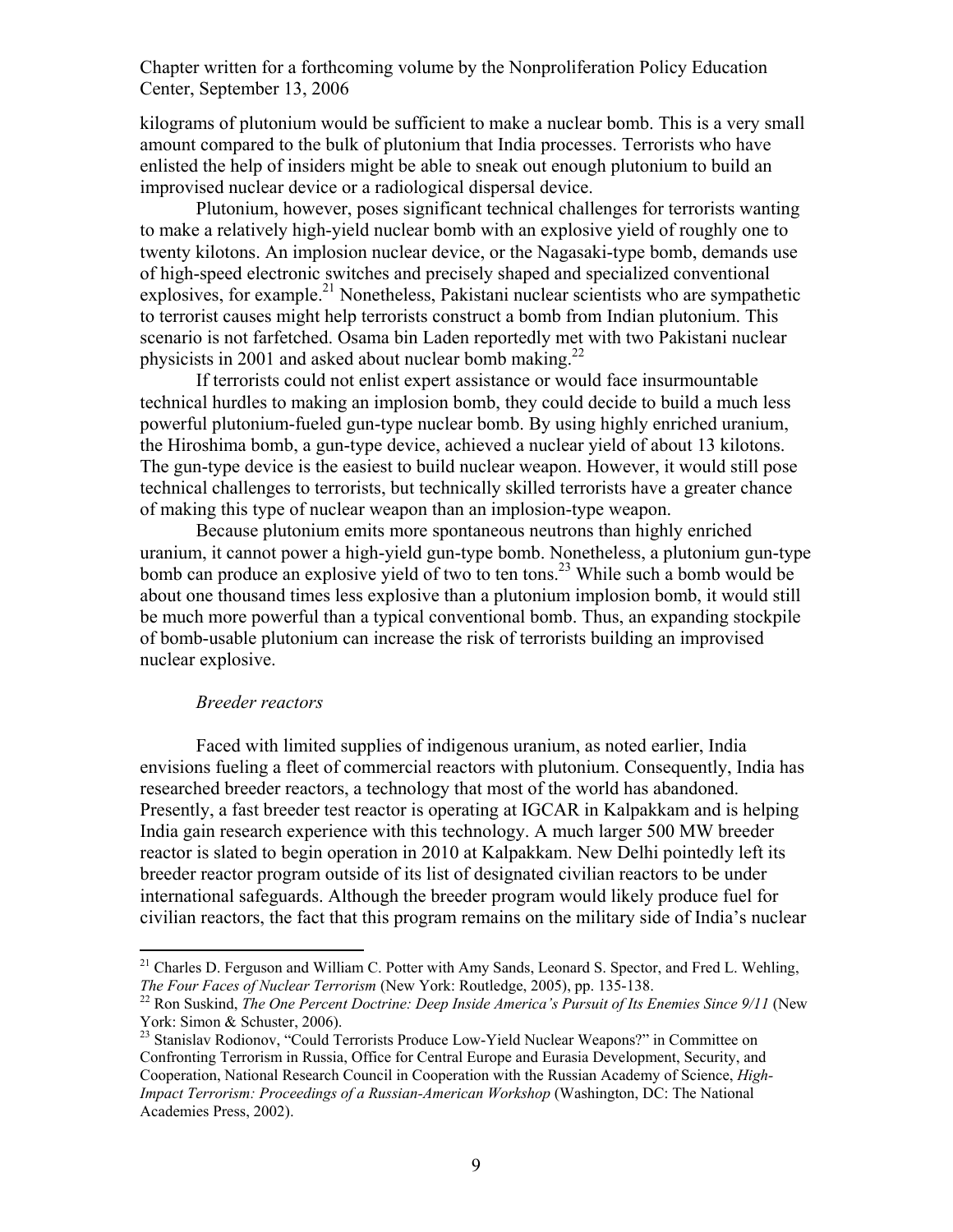complex has raised concern that it could increase the stockpile of plutonium for nuclear weapons. As with the plutonium production reactors, a major problem with the breeder program is the possibility that terrorists could steal plutonium to make nuclear bombs or dirty bombs.

# *Spent fuel pools*

 $\overline{a}$ 

Spent fuel pools are tanks full of water that store spent, or used, nuclear fuel that has been discharged from a reactor. These pools are typically located near the reactor at a power plant site. While commercial reactors usually contain millions of curies of highly radioactive materials that could cause significant harm if released to the environment, spent nuclear fuel pools can contain several times this amount of radioactivity because a spent fuel pool can store several reactor cores. The radioactivity build up can climb even higher. If spent fuel is not moved from the pool and transferred to dry storage casks, the pool can fill up beyond its original design capacity. For example, the pool at Tarapur-1 was initially designed to store at most 72 metric tons of spent fuel. But according to the International Nuclear Safety Center, this pool contains more than twice that amount. Storing more than the originally designed amount of spent fuel can increase the risk of the spent fuel catching fire in the event of a loss of coolant incident.

If an attack causes a propagating zirconium cladding fire, large amounts of radioactivity could be released. After assessing the two types of spent fuel pools at U.S. nuclear power plants, the U.S. National Research Council concluded: "successful terrorist attacks on spent fuel pools, though difficult, are possible."<sup>24</sup> That study recommended to reduce the risk of such attacks, the pools should be properly secured; effective means of cooling should be available under emergency conditions; as soon as permissible, spent fuel should be stored in dry storage casks; and the remaining spent fuel should be reconfigured in the pools to minimize the risk of a propagating fire.

 India has the boiling water reactor type of U.S. power plant. The General Electric Mark I BWR plants, related to the Indian Tarapur BWR plant, were designed to have their spent fuel pools located inside of the containment structure. This configuration would provide a hardened protective layer for the pool. But the countervailing factor is that BWR spent fuel pools are generally well above ground level and thus in the event of a rupture a BWR pool could more easily drain than a pool that is partially or fully below ground level. $25$ 

 The majority of Indian spent fuel pools at PHWRs most likely follow the CANDU design. The typical CANDU plant has its spent fuel pool outside of the containment building; thus it is more exposed to attack than a BWR pool. But the CANDU pools are generally partially or fully below ground level, making them harder to drain.26

<sup>&</sup>lt;sup>24</sup> Committee on the Safety and Security of Commercial Spent Nuclear Fuel Storage, National Research Council, *Safety and Security of Commercial Spent Nuclear Fuel Storage U.S. National Academy of Sciences: Public Report* (Washington, DC: National Academies Press, 2006). 25 U.S. General Accountability Office, *Spent Nuclear Fuel: Options Exist to Further Enhance Security*,

GAO-03-426, July 2003.

<sup>&</sup>lt;sup>26</sup> Canadian Nuclear FAQ, "CANDU Nuclear Power Technology," www.nuclearfaq.ca, accessed on July 15, 2006.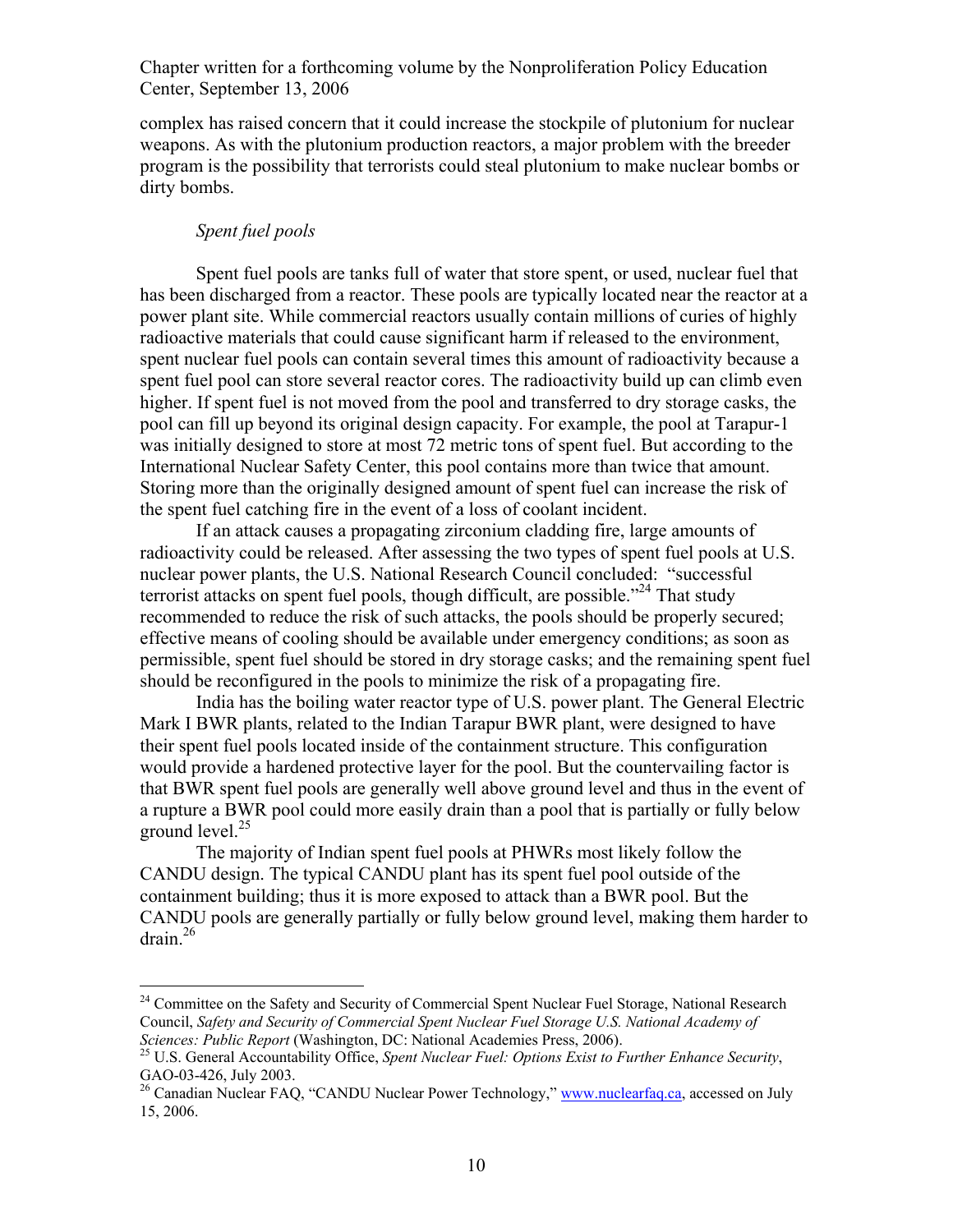# *Reprocessing plants*

Reprocessing plants extract plutonium from spent nuclear fuel. Presently, India uses the PUREX reprocessing method, which is considered by nonproliferation experts to be proliferation-prone because it completely separates plutonium from the self-protecting highly radioactive materials in spent fuel. Thieves or terrorists can carry separated plutonium without suffering near-term harm to health.

 India presently has two bulk, or industrial-scale, reprocessing plants: the Power Reactor Fuel Reprocessing Plant at Tarapur and the Kalpakkam Reprocessing Plant. Each plant can reprocess about 100 tons of spent fuel annually, which translates into nearly one ton of plutonium, assuming that about one percent of the spent fuel is plutonium.<sup>27</sup> This estimate also assumes that the reprocessing is very efficient. In reality, there will be some losses, but because India has had decades of experience in reprocessing, it likely can operate the reprocessing plants at high efficiency. But in any plant, there will be losses and material unaccounted for (MUF). MUF can add up to many kilograms of plutonium not properly tracked especially in a bulk handling facility. As India's rate of reprocessing and production of plutonium-based fuel increase, the likelihood for large amounts of MUF will increase. This situation will increase the potential for plutonium diversion. Even under strict International Atomic Energy Agency accounting, a one percent MUF could easily occur. This relatively rigorous accounting would probably still result in up to 20 kilograms of plutonium unaccounted for in India's two existing industrial-scale plants. This amount of plutonium could conceivably power two to three first-generation implosion nuclear explosives. Reducing the MUF to below bomb-usable amounts is next to impossible at bulk reprocessing facilities. Increasing the amount of reprocessed plutonium can also increase the chance of hazardous release of radioactivity and plutonium dispersal.

# *High-level radioactive waste storage areas*

Reprocessing plants also pose another danger to an attack that can release massive amounts of radioactivity to the environment. The highly radioactive fission products removed from spent nuclear fuel during reprocessing are stored in large high-level liquid waste tanks. Rupturing these tanks could result in millions of curies of radioactivity released. In comparison, the Chernobyl accident released more than two million curies of radioactive cesium. Thus, a worst-case attack on a high-level waste storage facility could be comparable to the contamination from the Chernobyl accident. India has developed the capability to immobilize this liquid waste in glass. Such immobilization would create hard to disperse radioactive materials and would provide significant protection against radioactivity release from an attack on a high-level waste storage facility. To make effective use of this protection, India would have to operate the immobilization at a rate commensurate with the production of liquid waste.

*Uranium enrichment facilities* 

 $\overline{a}$  $27$  David Albright and Susan Basu, op. cit.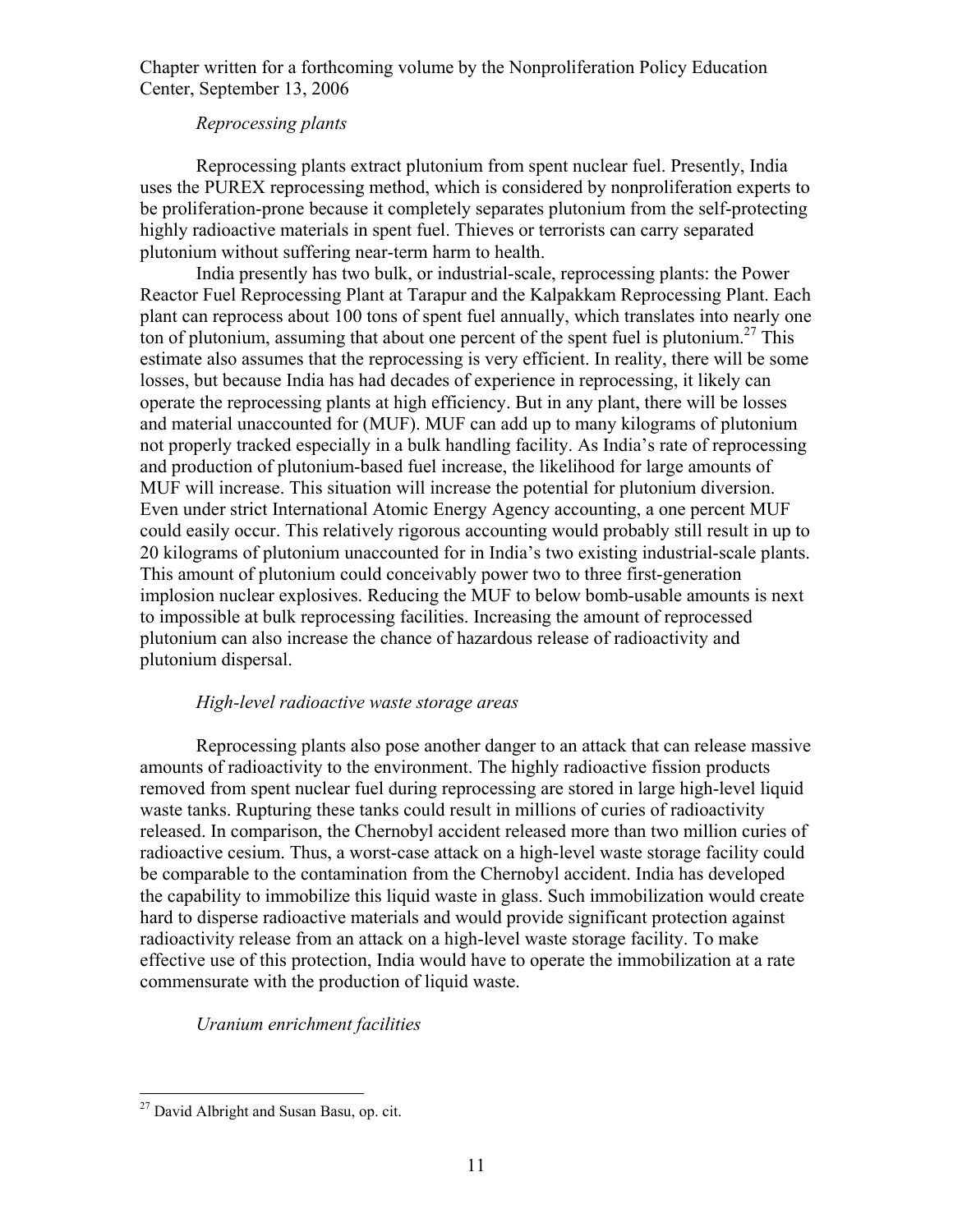Usually uranium enrichment facilities would not pose significant threats for attack because uranium, unlike plutonium, is not very radioactive and would not result in significant harm to public health if it were dispersed. Also, low enriched uranium used in commercial light water reactors and certain other types of reactors cannot fuel nuclear weapons. Although little is openly known about India's secretive uranium enrichment program, the Rare Materials Project (RMP) at Mysore has a gas centrifuge plant that apparently is devoted to enriching uranium for nuclear submarine fuel. India's nuclear submarine program has been stuck in low gear for decades and might not require weapons-grade uranium for fuel. However, some analysts have suggested that India might employ the RMP to make weapons-grade uranium for its weapons program.<sup>28</sup> The amount of highly enriched uranium, if any, produced at the RMP is unknown, but even as little as 40 kilograms in terrorists' hands could fuel a gun-type nuclear bomb.

#### *Electricity Distribution Grid*

1

 A terrorist or military attack that disabled a nuclear power plant could have farreaching effects on India's electrical power system. Although New Delhi has been striving to improve the stability and reliability of the national electrical grid, this distribution system has suffered from frequency and voltage fluctuations.<sup>29</sup> On an unstable grid, loss of a major generator such as a nuclear power plant could bring down much of the electrical distribution system. In addition to causing a major blackout, this event could jeopardize the safety of the affected nuclear plant because external sources of power typically provide reliable means of running safety equipment such as reactor coolant pumps. Knocking out the grid connected to the plant would decouple the plant from external sources of power.

Under that scenario, on-site diesel generators would have to provide backup power to operate safety equipment. According to the U.S. Nuclear Regulatory Commission (NRC), "The reliability of the diesel generator is strongly dependent on the interaction of the following factors: design, testing and operational requirements, operational history, inspections, maintenance, and the personnel qualifications of operators."30 In 1977, the NRC cautioned, "The demonstrated reliability of standby diesel generator (DG) units in operating nuclear power plants has been less than anticipated.<sup>331</sup> Although in recent years, the NRC has cited a 97.5 percent reliability rate, independent analysts have estimated that the actual reliability rate is about 90 to 95 percent. While there are no openly available estimates of India's diesel generator reliability, even a 95

 $^{28}$  M. V. Ramana, "India's Uranium Enrichment Program," International Network of Engineers and Scientists Against Proliferation, Bulletin 24, available at: http://www.inesap.org/bulletin24/art21.htm, accessed on February 24, 2006; and David Albright and Mark Hibbs, "India's Silent Bomb," *Bulletin of the Atomic Scientists*, September 1992, pp. 27-31.<br><sup>29</sup> Alexander's Gas & Oil Connections, "India's Sasaram Project to Complete National Electricity Grid,"

News & Trends: E & SE Asia, May 29, 2002, available at:

http://www.gasandoil.com/goc/news/nts22270.htm, accessed on August 24, 2006; Address by Shri Sushil Kumar Shinde, Indian Minister of Power, "India Electricity 2006," May 11, 2006, available at: www.ficci.com, accessed on August 24, 2006.<br><sup>30</sup> U.S. Nuclear Regulatory Commission, Letter to All Power Reactor Licensees about Reliability of Diesel

Generators, GL79021, June 4, 1979.

<sup>&</sup>lt;sup>31</sup> U.S. Nuclear Regulatory Commission, Letter to All Power Reactor Licensees about Demonstrated Reliability of Diesel Generators, GL77007, December 15, 1977.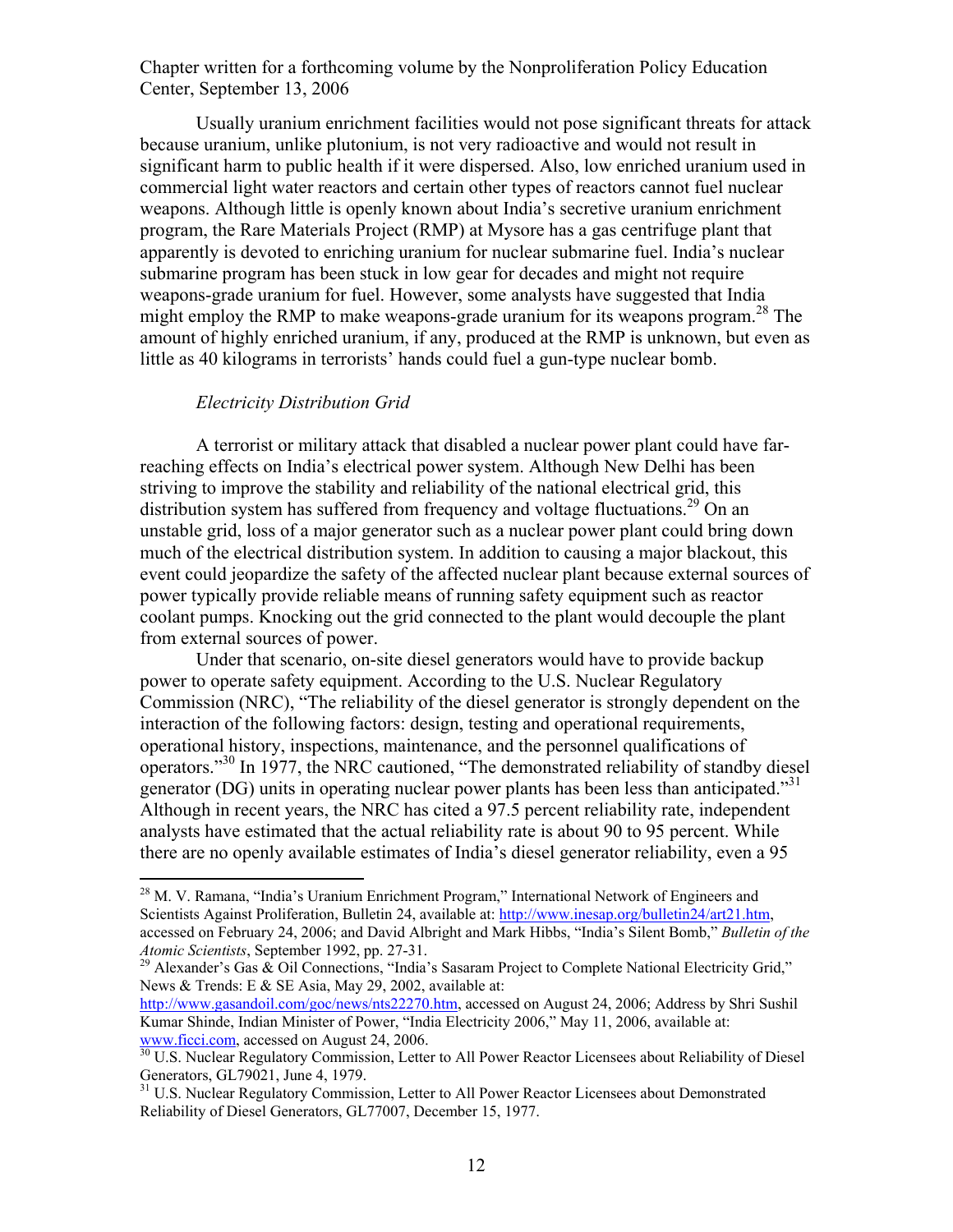percent reliability rate means that a major grid failure that knocked out ten or more reactors would translate into a more than 40 percent chance that one diesel generator would not operate at a nuclear reactor. A 90 percent reliability rate would translate into a 65 percent failure chance under that scenario. To provide additional reliability, a nuclear power plant could have additional diesel generators. However, even this added backup does not provide absolute protection because the diesel generators at a plant could experience common-mode failure.

#### *Modes of Attack or Sabotage*

1

A military or terrorist strike against an Indian nuclear facility can make use of a variety of attack modes or sabotage, including airplane crashes or bombings, truck bombs, commando-type attacks, insider collusion, and cyber-terrorism.

## *Airplane crashes or bombings*

In the immediate wake of 9/11, nuclear regulatory officials admitted that containment structures were not designed to withstand the impact of large commercial aircraft. But nuclear industry representatives have emphasized the strength of containment structures and have expressed confidence in the capability of containments to protect against airplane crashes. The nuclear industry in the United States has sponsored studies to assess whether containments would remain intact after an airplane crash. In perhaps the most prominent and widely reported of these studies, which was commissioned by the Nuclear Energy Institute, the Electric Power Research Institute (EPRI) in June 2002 determined that containment buildings "can safely protect the reactor against most commercial aircraft," including 757s (the type used in the 9/11 attack) and  $777s$ .<sup>32</sup> Then in December 2002, EPRI reported the results of a related study in which it simulated the impact of a Boeing 767-400 into four types of structures: containment buildings, spent fuel storage pools, spent fuel dry cask storage facilities, and spent fuel transportation containers. Although the containment building experienced "some crushing and spalling (chipping of material at the impact point) of the concrete" and the spent fuel pools suffered "localized crushing and cracking of the concrete wall," all simulations showed that the aircraft was not able to breach the protection structures.<sup>33</sup> Industry officials have also scoffed at the notion that hijackers could direct large airplanes traveling at fast speeds onto a containment structure, which is a relatively low profile target.

 Outside the nuclear industry, critics made their own calculations of the effects of airplane crashes on nuclear facilities. Among the independent analysts, Edwin Lyman, a nuclear physicist, has assessed that the engines of large aircraft traveling at high speeds "would penetrate the containment, leading to a fuel spill within the building and most

<sup>&</sup>lt;sup>32</sup> "Nuclear Plant Damage from Air Attacks Not Likely," *Nuclear News*, August 2002, p. 21.<br><sup>33</sup> Electric Power Research Institute, "Deterring Terrorism: Aircraft Crash Impact Analyses Demonstrate Nuclear Power Plant's Structural Strength," Nuclear Energy Institute, December 2002.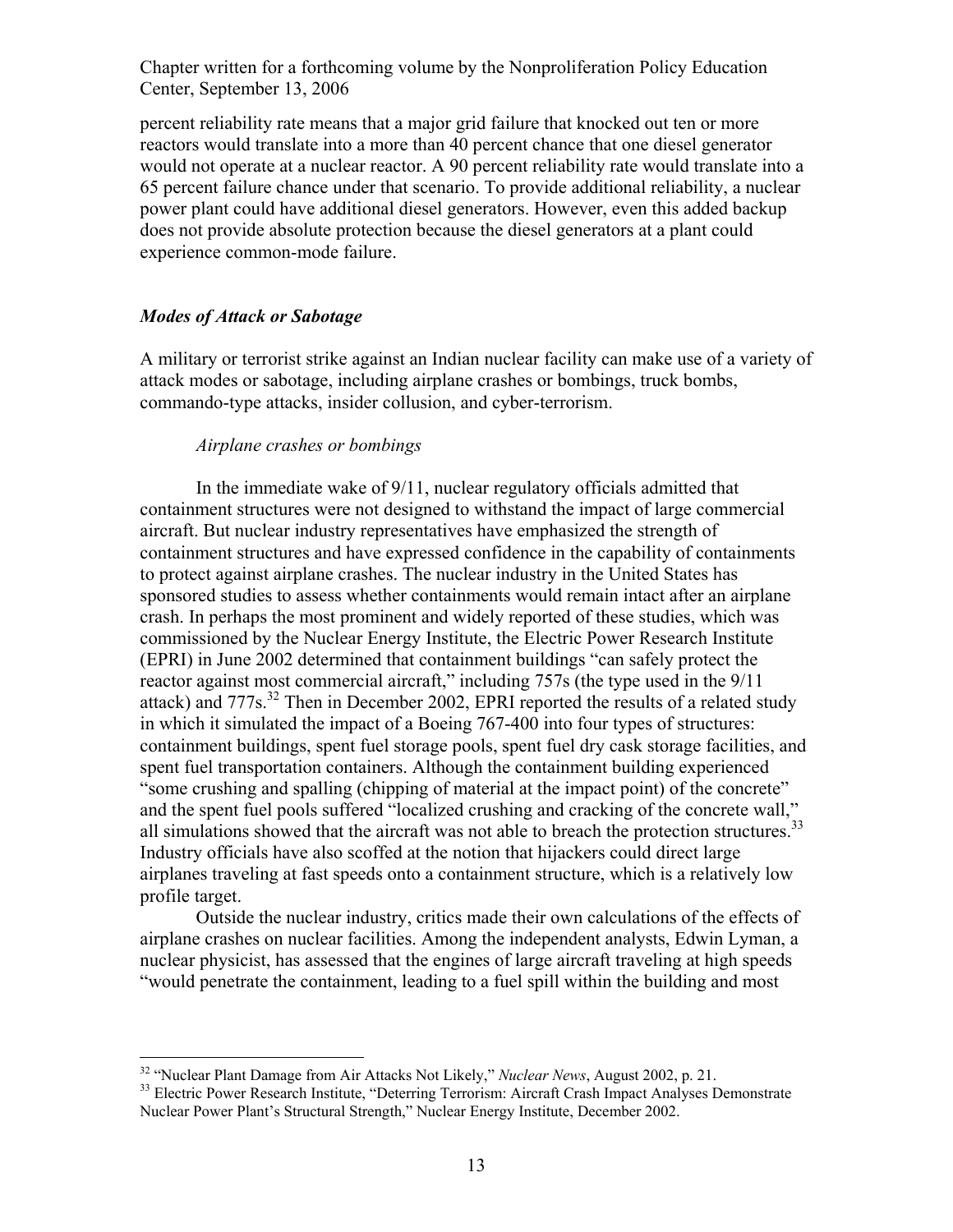likely a severe jet fuel fire and/or explosion."34 These fires or explosions could cause multiple system or common mode failures. Even if containment structures are strong enough to withstand the direct impact of a large aircraft, many other buildings at nuclear facilities are much softer targets. For example, auxiliary buildings at nuclear power plants are typically not hardened. Smashing airplanes into these targets could result in many lives killed and substantial property and financial damage.

 Perhaps terrorists will never use airplanes to attack nuclear facilities. In contrast, some militaries have already crossed this threshold and attacked nuclear reactors. In 1981, for example, Israel launched a preemptive attack by bombing and destroying Iraq's Osirak research reactor, which was believed to become a plutonium production reactor. Later in the 1980s, Iraq bombed Iran's Busheher nuclear power plant site during the Iran-Iraq War. Also, in the 1980s, Bennett Ramberg drew attention to nuclear power plants as Achilles heels offering relatively weak structures, but valuable symbols, for an enemy to attack.<sup>35</sup>

#### *Truck bombs*

Over the past three decades, terrorists have increasingly used trucks to deliver devastating explosives to targets. Trucks are advantageous because they are hard to slow down once they gain momentum, allowing them to crash through un-reinforced barriers and can carry large amounts of explosives. India has suffered from many truck bomb attacks. Such attacks carried out by Islamic extremists in Kashmir have killed scores of people and damaged some hardened structures. Although terrorists would probably prefer trucks because of the large hauling capacity, they have also used car bombs on several occasions. For example, on August 25, 2003, Mumbai was rocked by two powerful car bombs. Also, many car bombs have detonated in Kashmir.

#### *Commando-type attacks*

 $\overline{a}$ 

Most militaries, including the Pakistani military, have highly skilled special fighters or commandos who are trained to attack and penetrate well-protected facilities. One of the most daring and famous military commando attacks was the Allied effort during World War II to destroy the Norsk Hydro plant that was producing heavy water for the Nazis' nuclear program. British commandos at first tried to hang-glide to the Norwegian plant, but they failed because of the difficulties of landing on the rocky terrain. Finally, Norwegian commandos parachuted to a spot near the plant and then scaled steep, ice-covered cliff faces to place explosives at the plant.<sup>36</sup>

Commandos are usually trained in multiple means of attack. For instance, they could barrage nuclear facilities with rocket propelled grenades, mortars, or artillery. Also, they could conduct attacks by air, land, or water routes. In addition, highly skilled commandos could disable external power supplies to a nuclear plant just prior to

<sup>&</sup>lt;sup>34</sup> Nuclear Control Institute, National Press Club Briefing, September 25, 2001, statement by Edwin Lyman.

<sup>&</sup>lt;sup>35</sup> Bennett Ramberg, *Nuclear Power Plants as Weapons for the Enemy: An Unrecognized Military Peril* (Berkeley: University of California Press, 1984).

<sup>36</sup> Dan Kurzman, *Blood and Water: Sabotaging Hitler's Bomb* (New York: Henry Holt & Co., 1997).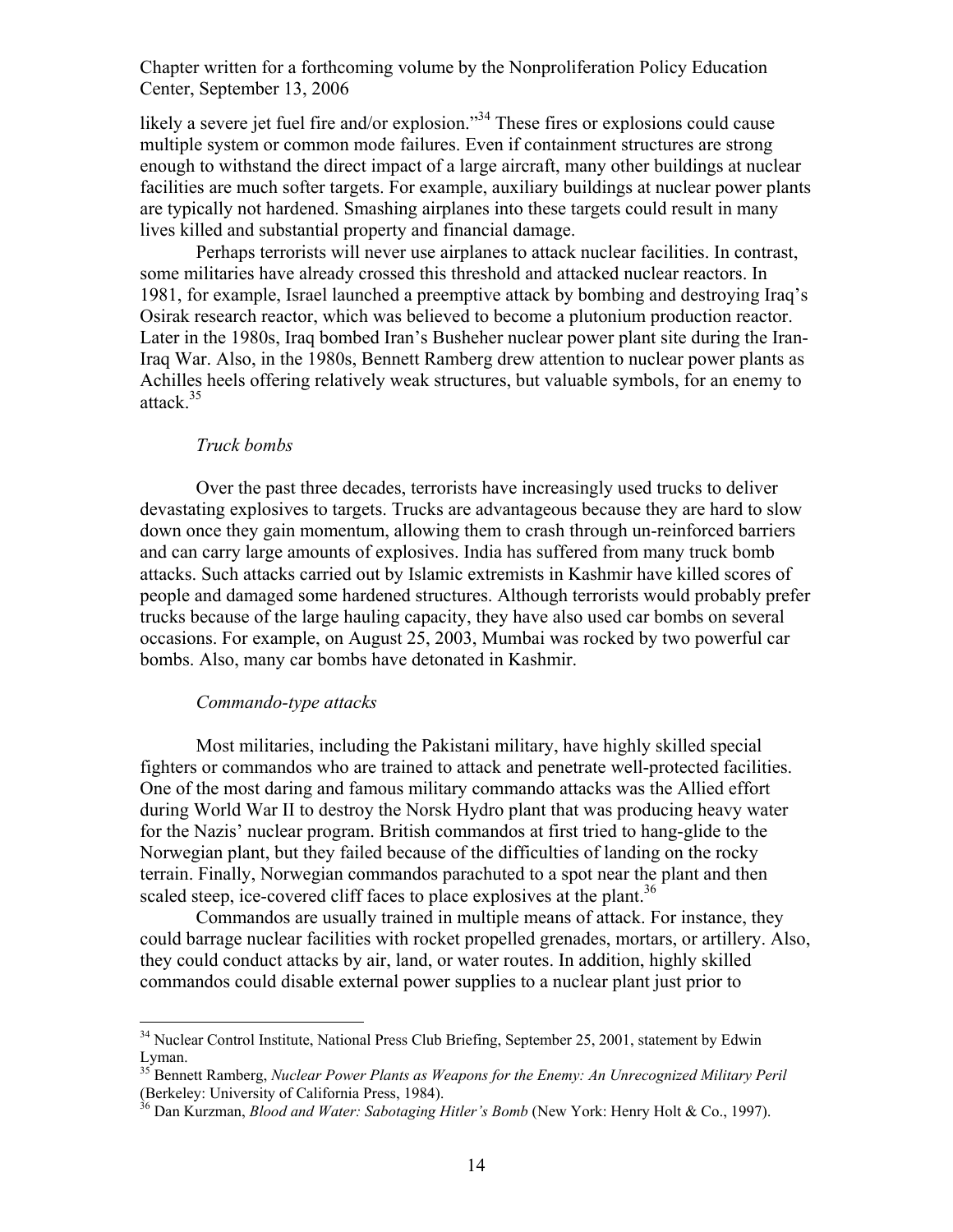launching a coordinated, multiple onslaught. Knocking out external power would reduce the capability of a nuclear plant to provide for adequate cooling to the reactor core.

 While there have not been any reported commando attacks against Indian nuclear facilities, terrorists trained in commando techniques broke through tight security to attack the Indian parliament in New Delhi on December 13, 2001. Parliament was in session at that time. This attack brought India and Pakistan to the brink of war. A similar type of attack against a nuclear facility might spark an armed conflict between the two nucleararmed countries.

#### *Cyber-attacks*

Nuclear power plants and other nuclear facilities rely on computer systems to operate. Consequently, military or terrorist attackers can attempt to use cyber-methods, such as hacking into computer systems or unleashing computer worms or viruses, to strike at India's nuclear infrastructure. According to a 2002 report in the *Indian Express*, major Indian nuclear research institutions such as the Indira Gandhi Centre for Atomic Research and BARC have experienced repeated attempts at cyber-attack. Notably, in 1988, cyber-attackers stole critical data from BARC. Many Indian computer experts point to Pakistan as a sponsor of cyber-attackers. Al Qaeda is also believed to support and encourage cyber-terrorism. Some of the cyber-groups that have targeted India include Anti India Crew, G-Force, World's Fantabulas Defacers, Pakistan Hackerz Club, Kill India, and Death to India.<sup>37</sup>

 Cyber-attacks can provide many advantages to an attacker. A cyber-attack is cheap compared to traditional methods. Tracking the attack can be very difficult. Attackers can mask their identities and locations and can launch an attack off-site. Cyberattacks can easily cross borders because of the global nature of the Internet. For militaries, the Internet offers a virtual battlefield.<sup>38</sup> Increased frequency of computer attacks between India and Pakistan has often tracked times when the two countries have prepared for possible physical attacks. The rapid growth of software engineering and other computer specialties has spurred an exponential growth in the number of Indians who have advanced computer skills. Even if only a tiny fraction of these specialists turns to cyber-terrorism, New Delhi would face an increased internal security threat. Even though the Indian parliament passed the Information Technology Act of 2000 to, in part, address cyber-threats, Praveen Dalal, an Indian legal and computer expert, has called for the Indian legislature to amend this law because it does not adequately protect against cyber-attacks.39

### *Insider collusion*

<sup>37</sup> Subimal Bhattacharjee, "War in Cyberspace: When Hackers Turn Terrorists," *Indian Express*, May 31, 2002.

<sup>&</sup>lt;sup>38</sup> Mudawi Mukhtar Elmusharaf, "Cyber Terrorism: The New Kind of Terrorism," Computer Crime Research Center, April 8, 2004.

<sup>&</sup>lt;sup>39</sup> Praveen Dalal, "Cyber Terrorism and its Solutions: An Indian Perspective," May 14, 2005, available at: http://www.naavi.org/praveen\_dalal/pd\_cyber\_terrorism\_oct25\_04\_02.htm, accessed on July 20, 2006.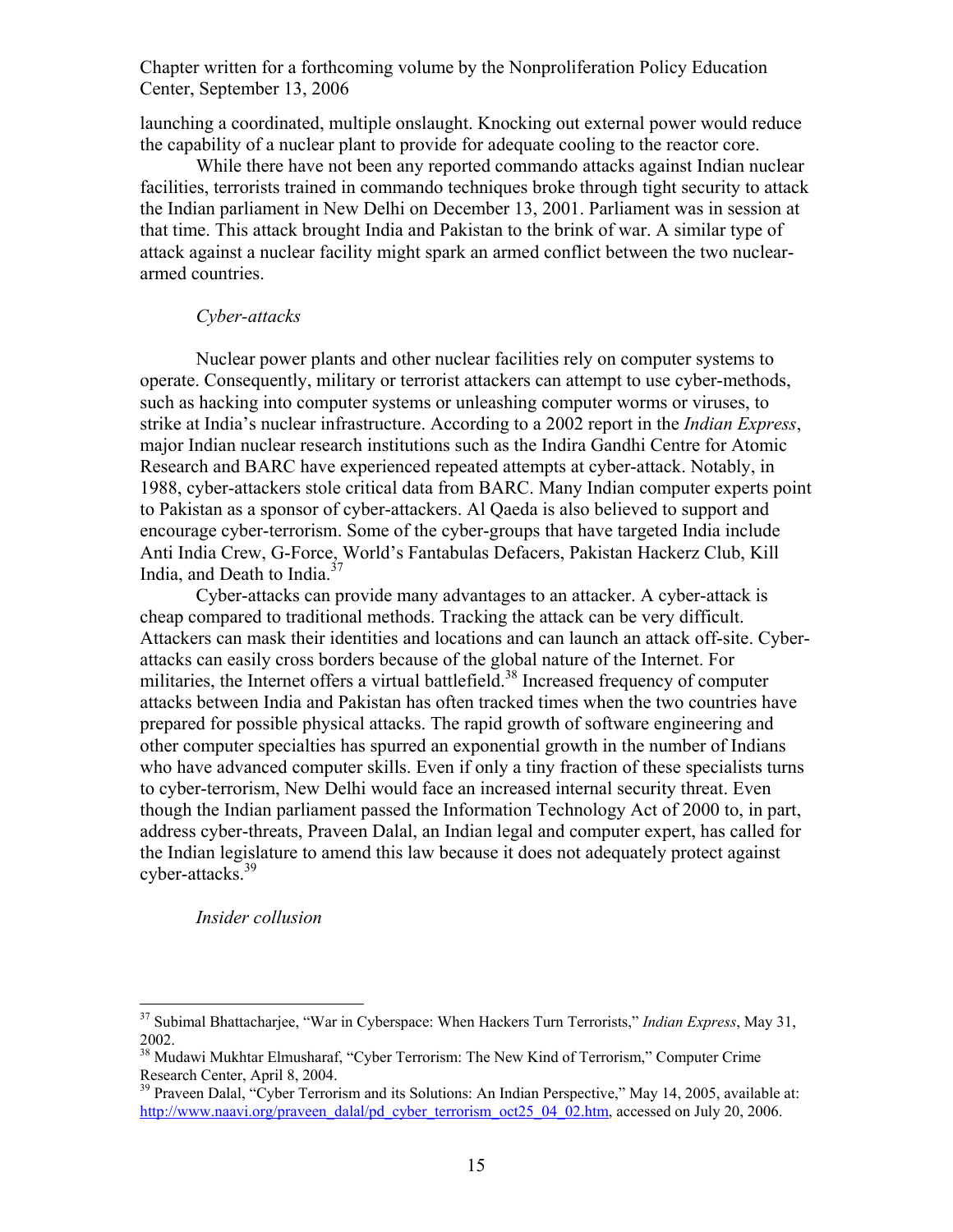Workers at nuclear facilities have knowledge about the detailed operations and vulnerabilities at these places that outsiders would not usually possess. Thus, insider collusion would serve as a multiplier effect for outside attackers. To boost the chances of causing devastating damage, terrorist or military attackers would devote significant effort to recruit insiders. Skilled and highly trained insiders, such as nuclear engineers, would likely know how to disable emergency cooling systems and emergency sources of power such as diesel generators. Such disablement would increase the likelihood of a reactor meltdown and radiation release. Insiders could sabotage other vital plant systems while outside attackers are placing guard forces under siege.

 India has experienced the betrayal of insiders. One of the most high profile insider attacks was the assassination of Prime Minister Indira Gandhi by her own guards. A major theme of Indian legends and literature is the fear of betrayal. For example, the *Artha Shastra*, a classic Indian Machiavellian text, which predated Machiavelli's The Prince by about 1,500 years, advises its prince to use an army of spies to keep watchful eyes on the loyalty of wives and officials. Also, according to Stanley Wolpert, a leading scholar of India, Chanakya's *Artha Shastra* "remained the standard text for several Indian Empires … almost a timeless tribute to human treachery, banality, and the corrosive pettiness of power. There was even an elaborate 'Circle' (Mandala) theory of foreign policy that Chanakya developed, teaching every Indian monarch that the king ruling the circle of his immediate neighbor was his 'Enemy,' while just beyond lived his 'Friend.'"40 To cite another prominent example from literature, the famous epic Ramayana pitted the virtuous Prince Rama against the villainous Ravana. Rama feared betrayal and forced his bride Sita, who had been abducted by Ravana, to prove her chastity in a trial by fire. After Rama became king, he continues to believe gossip that Sita is disloyal.

Even if a devastating event is not a clear act of insider sabotage, the public can be primed to view such events in that light, searching for scapegoats. Many have viewed the Bhopal chemical catastrophe, one of the worst industrial accidents in history, as an act of sabotage. On December 3, 1984, hazardous chemicals spilled out of the Union Carbide plant at Bhopal, killing thousands of mostly poor Indians. This event underscored the potential for complex technology to wreak havoc. These technological tragedies can lead to loss of faith in humanity's ability to control its inventions and can have profound socially disruptive effects as Paul Slovic observed in the journal *Science*:

An accident that takes many lives may produce relatively little social disturbance (beyond that experienced by the victims' families and friends) if it occurs as part of a familiar and well-understood system (such as a train wreck). However, a small accident in an unfamiliar system (or one perceived as poorly understood), such as a nuclear reactor or a recombinant DNA laboratory, may have immense social consequences if it is perceived as a harbinger of further and possibly catastrophic mishaps. $41$ 

<sup>&</sup>lt;sup>40</sup> Stanley Wolpert, *India* (Berkeley: University of California Press, Third Edition, 2005), p. 35. <sup>41</sup> Paul Slovic, "Perception of Risk," *Science*, April 17, 1987, Vol. 236, p. 280.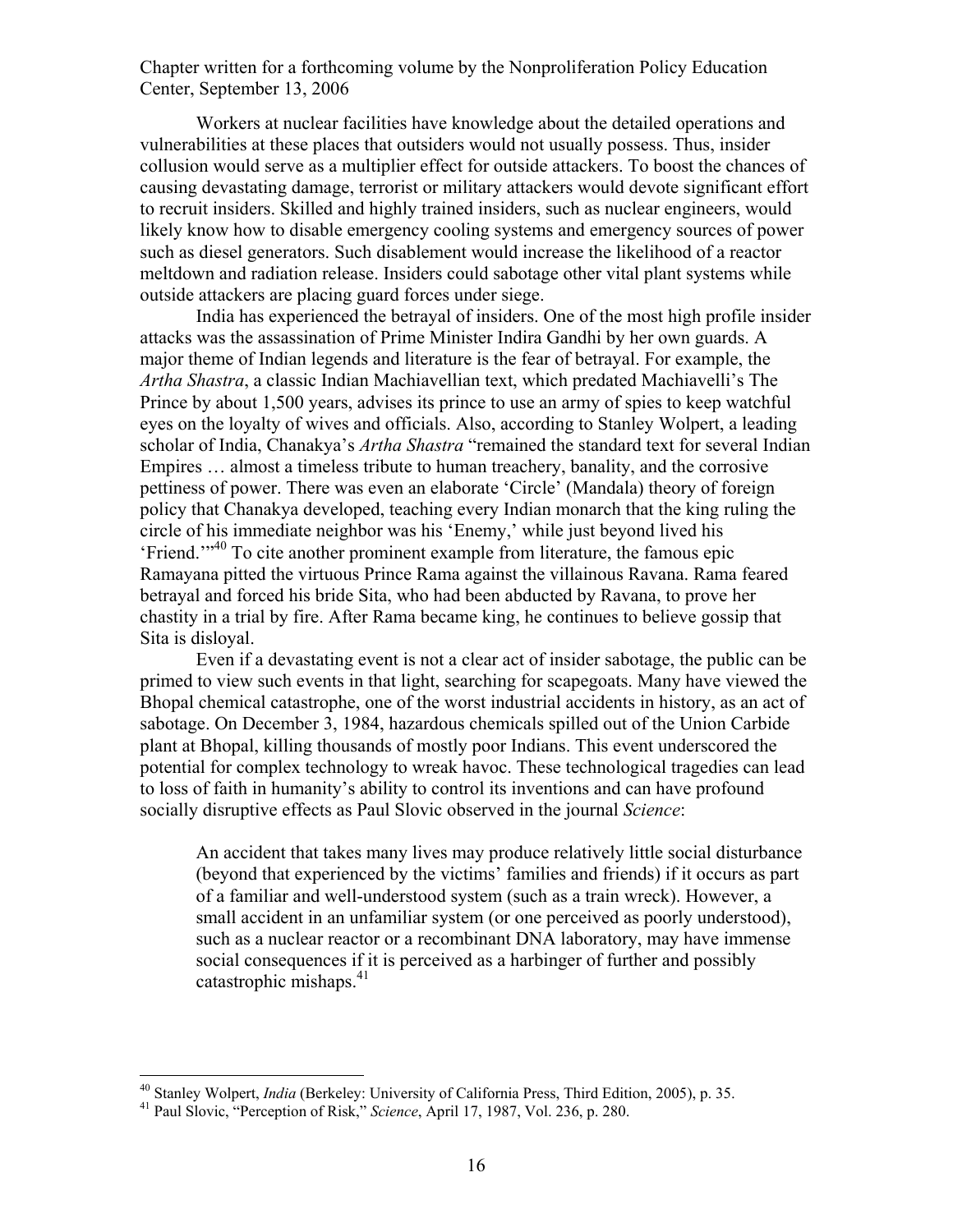Managerial and operator errors contributed to the Bhopal disaster and further eroded public confidence in corporate competence.<sup>42</sup> An accident at or sabotage of an Indian nuclear power plant could be perceived as a nuclear Bhopal, potentially damaging public acceptance of nuclear energy in India. The public or the government might also try to pin the blame of a nuclear Bhopal on Pakistan, possibly stimulating a war between India and Pakistan.

 Indian officials have taken measures to guard against the insider threat at nuclear power plants. In particular, India's Nuclear Power Corporation has instituted a Vigilance Directorate to, in part, "strive towards achieving zero degree tolerance to corruption" and also "encouraging whistle blowing arrangements."43 According to the corporation, it has maintained surveillance on employees who have access to sensitive parts of the plants and has done regular and surprise inspections to try to detect possible misconduct.

Although vitally important and necessary, personnel reliability programs such as the Vigilance Directorate are not foolproof. In the United States where the military has had a decades-long practice with a personnel reliability program (PRP), between 2.5 and 5 percent of the PRP certified personnel are decertified and shut out from nuclear related duties. $44$ 

# *Regulation, Safety, Secrecy, and Security*

 $\overline{a}$ 

A safe nuclear facility is not necessarily a secure facility and vice versa. Nonetheless, common nodes for both safety and security are the regulatory agency and the culture of operations at the facilities. Concerning the culture of operations, key factors are whether management instills safety and security culture and fosters trust among employees so that they feel that they can raise safety and security concerns without fear of reprimand or reprisal. An assessment of how safety incidents are handled by the regulator can indicate how security incidents are addressed.

The Atomic Energy Regulatory Board (AERB) is the regulatory agency for India's civilian nuclear facilities. But because the many of the civilian facilities are embedded in the weapons program, BARC reviews the functioning of the military-related facilities. From the beginning of India's nuclear program, the Official Secrets Act has shrouded the program and blocked needed safety improvements, according to safety advocates. In 1999, T. S. Gopi Rethinaraj, a safety advocate, wrote, "India's nuclear establishment has grown into a monolithic and autocratic entity that sets the nuclear agenda of the country and yet remains virtually unaccountable for its actions."<sup>45</sup>

During the 1990s, then-AERB chairman Dr. A. Gopalakrishnan led the charge that safety had fallen short. Soon after raising questions about safety problems, the Indian government decided to not renew his contract.<sup>46</sup> In 1996, he cited, "there were 130

<sup>42</sup> Robert P. Gephart, Jr., "Review of Bhopal: Anatomy of a Crisis," *Science*, May 22, 1987, Vol. 236, p. 979.<br><sup>43</sup> Director's Report, *Annual Report 2004-2005*, Nuclear Power Corporation of India, Ltd., p. 17.

<sup>&</sup>lt;sup>44</sup> Ryan Crow, "Personnel Reliability Programs," Report for Project Performance Corporation, 2004, p. 3.<br><sup>45</sup> T. S. Gopi Rethinaraj, "In the Comfort of Secrecy," *Bulletin of the Atomic Scientists*,

November/December 1999, p. 52.

<sup>46</sup> K. S. Jayaraman, "Head of Indian Nuclear Agency Loses Job After Going Critical," *Nature*, June 27, 1996.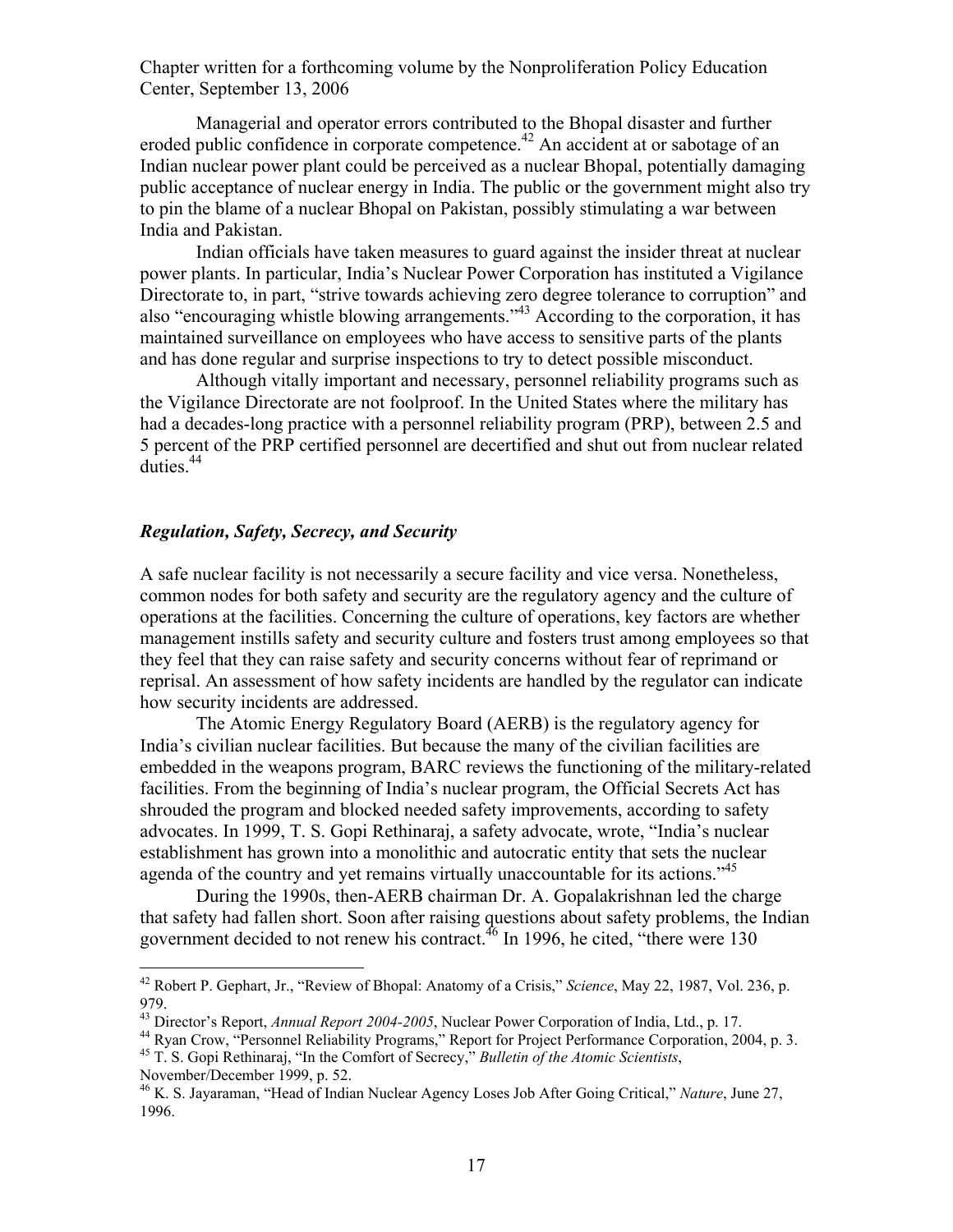safety-related issues in various nuclear facilities, of which 95 belonged to the NPC [Nuclear Power Corporation] alone."47 The Official Secrets Act prevented him from being fully open about the specific issues. The Chief Engineer of the NPC responded that Gopalakrishnan was an alarmist and that his accusations have played into the hands "of vested interests internationally who are running down India's self-reliant achievements in nuclear energy and have been periodically using the international media to create fear psychosis."<sup>48</sup> But the Indian nuclear establishment was not carrying out an open investigation of Gopalkrishnan's safety concerns. A conflict of interest, for example, arose when Raja Ramanna was appointed to an inquiry committee even though he was chairman of the Atomic Energy Commission when many of the safety incidents took place.

In the 1990s, headlines about India's nuclear safety or lack thereof blazoned "Doomsday averted," "Headed for a meltdown," and "Sugarcoating nuclear power."49 Some of the known incidents are: in 1991, the switch gear room in the first unit of the Kakrapar Atomic Power Station caught fire and caused a complete loss of the emergency power system and partial loss of the electrical power supply; in 1991, for almost a month, the Dhruva plutonium production reactor operated without a functioning emergency core cooling system; on March 31, 1993, a major fire happened in the turbine room of the Narora Atomic Power Station; in September 1997, the workers union charged that there were high radiation levels at the Madras Atomic Power Station; and on March 26, 1999, large quantities of radioactive heavy water leaked out of the Madras Atomic Power Station. By the late 1990s, India had sunk to the lowest bracket of efficiency and performance in a *Nuclear Engineering International* survey of the world's nuclear programs.

A plethora of safety incidents can point to shortcomings in the defense-in-depth protective functions of nuclear plants. Weaker defense-in-depth safety system would make these plants less able to withstand damage from a military or terrorist attack. Safety failures could be blamed on saboteurs supported by terrorists or by Pakistan.

Since the 1990s, there have been few reported safety incidents. The lack of reported incidents could either point to a secrecy clampdown or improvement in safety. A combination of the two factors might be the correct explanation. The Indian nuclear program, according to outside safety and regulatory experts, still is burdened with a regulatory agency that is not fully independent. Moreover, the Official Secrets Act probably still exerts a chilling effect. These barriers to self-critical appraisal of safety shortcomings could also lead officials to not take a hard examination of security culture.

However, safety appears to have improved in India's nuclear program in recent years. For instance, since the late 1990s, a number of India's nuclear power plants have received peer reviews by the World Association of Nuclear Operators (WANO). WANO grew out of the industry's goal of striving to prevent a repeat of the 1986 Chernobyl

1

 $47$  As quoted in T. S. Gopi Rethinaraj, "In the Comfort of Secrecy," op. cit.

<sup>&</sup>lt;sup>48</sup> M. Das, "An Alarmist View on Nuclear Safety: NPC Speaks," *Frontline*, May 8-21, 1999.<br><sup>49</sup> Nayan Chanda and Kathy Wilhelm, "Doomsday Averted," *Far Eastern Economic Review*, February 4,

<sup>1999;</sup> Nayan Chanda, "Headed for a Meltdown," *World Press Review*, June 1999; and Mohammed Ahmedullah, "India: Sugarcoating Nuclear Power," *Bulletin of the Atomic Scientists*, September/October

<sup>1999.</sup>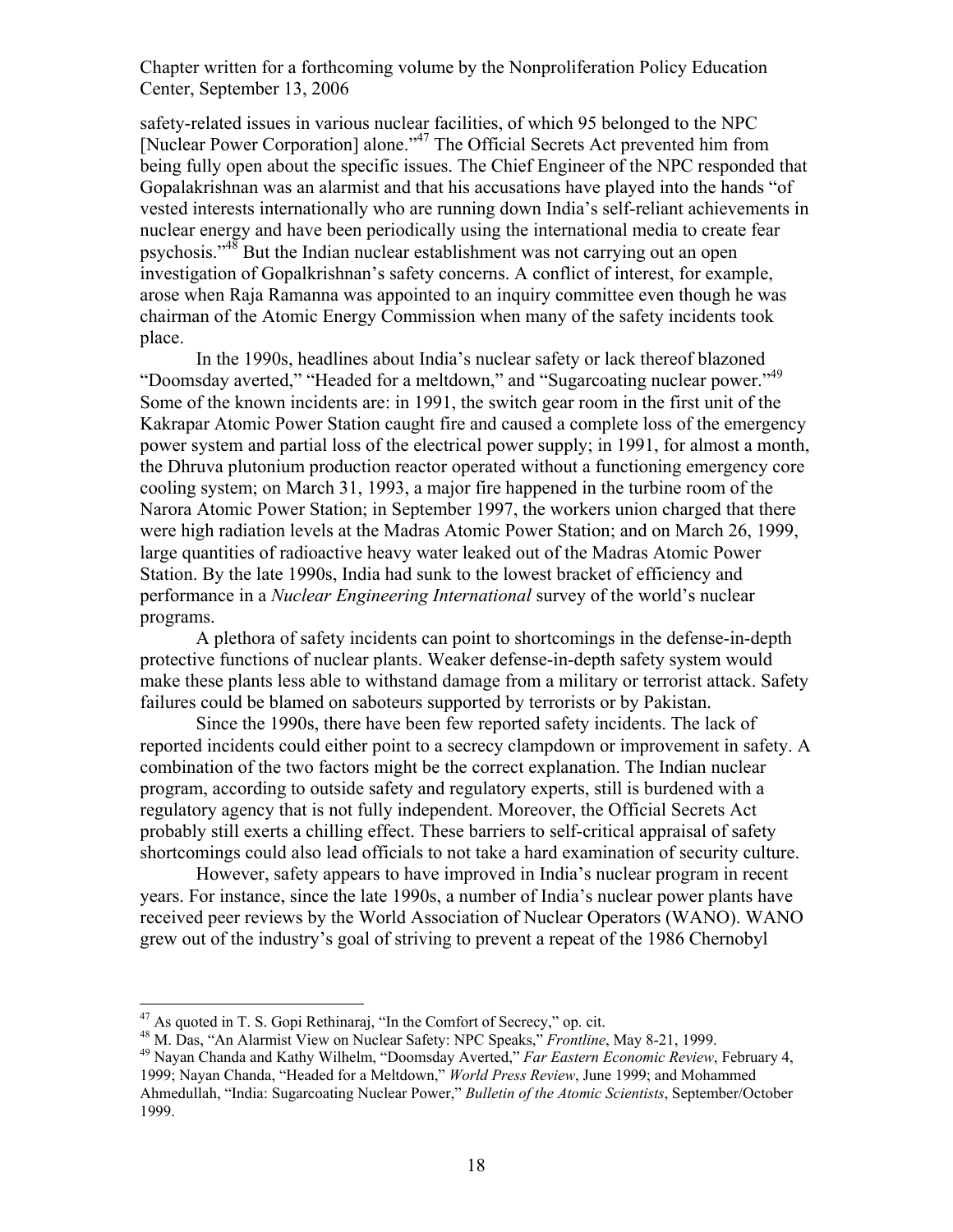accident. In addition to peer reviews of particular plant operations, WANO has also conducted technical exchanges involving India to help instill best safety practices.<sup>50</sup>

In May 2005, Gopalakrishnan addressed safety concerns and responded to his past critics who had raised the issue of alleged undue influence of foreigners in India's nuclear activities. He wrote, "In fact, without any foreign technical assistance, the DAE engineers have rectified almost all the safety deficiencies which I had documented and submitted to the government … in 1995. Therefore, invoking the need for safety assistance from the U.S. is merely a ploy to indirectly plant doubts in the minds of the Indian public that DAE's capability to maintain safety in our reactors is inadequate in comparison to U.S. expertise.<sup>"51</sup> His article was published in the lead up to the unveiling of the controversial U.S.-India nuclear deal in July 2005. Gopalakrishnan believes firmly in India maintaining its self-reliance, especially in a world dominated by the United States. Other former and current Indian nuclear officials have expressed similar resistance to outside nuclear safety assistance. Such resistance would also tend to block India from receiving nuclear security assistance from outsiders.

Still, in the same article, Gopalakrishnan underscored some current safety issues. In particular, he warned against DAE's consideration of operating Tarapur reactors "with plutonium-based indigenous fuel" because this "is impractical and dangerous" and "world-wide studies have established that introducing more than 30-35 percent plutonium into boiling water reactors could bring adverse changes in their safety-related physics and kinetics parameters." Despite his reservations about relying on foreign assistance, he encouraged DAE "to initiate detailed technical discussions and consultations" with France and Russia "to further ensure public safety" about the breeder reactor program.<sup>52</sup> While those countries have breeder reactor programs, the French Superphenix breeder reactor had to be shutdown soon after completion because of sodium coolant leaks. There has been an extensive history of safety problems in breeder reactor programs. Without rigorous attention to safety, India could experience numerous safety issues if it moves ambitiously with its breeder program as it has planned to do.

### **Terrorism and Sectarian Violence**

 Since independence in 1947, India has suffered repeatedly from terrorism and sectarian violence. While New Delhi has made great strides in creating the world's largest democracy and in officially ending the caste system, centuries of religious strife and caste discrimination lie just below the surface, ready to boil over.<sup>53</sup> In the past few decades, tens of thousands have died in India because of sectarian and terrorist violence.<sup>54</sup> Even though South Asia has experienced several wars in the past sixty years,

<sup>50</sup> Director's Report, *Annual Report 2001-2002*, Nuclear Power Corporation of India, Ltd., as well as other subsequent annual reports.

<sup>&</sup>lt;sup>51</sup> A. Gopalakrishnan, "India-U.S. Nuclear Mismatch," *The Asian Age*, May 31, 2005.<br><sup>52</sup> Ibid.<br><sup>53</sup> Stanley Wolpert, *India* (Berkeley: University of California Press, Third Edition, 2005).

<sup>&</sup>lt;sup>54</sup> Walter Laqueur, *The New Terrorism: Fanaticism and the Arms of Mass Destruction* (Oxford: Oxford University Press, 1999), p. 150.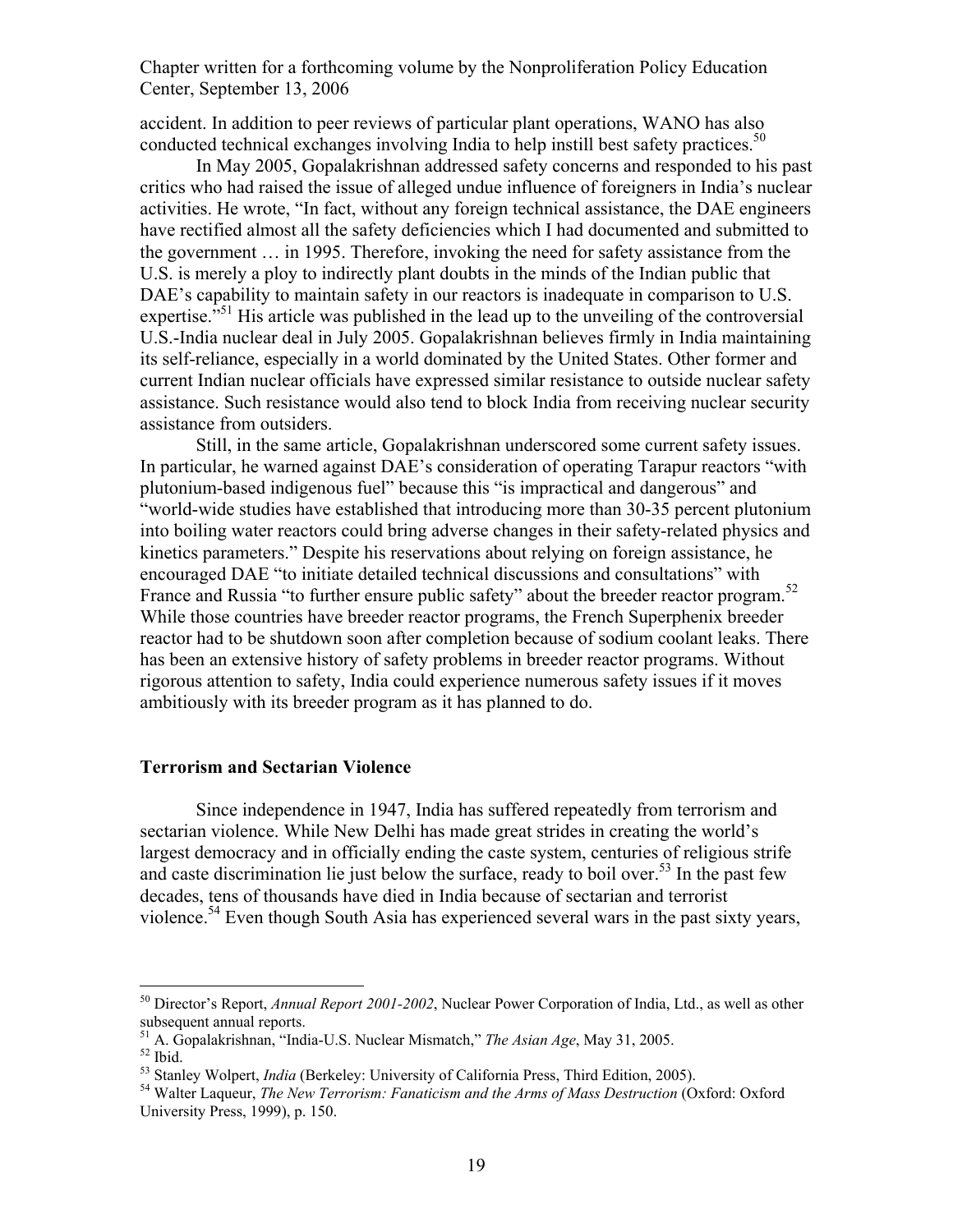terrorism has killed more people than all the wars in South Asia during that time period.<sup>55</sup> In recent years, the cycle of terror among disaffected groups continues and arguably has increased in its fury. Although the West has recently experienced high profile terrorist events including the 9/11 attacks in the United States, the March 11, 2004, or 3/11, attacks in Spain, and the July 7, 2005, or 7/7, attacks in Britain, there have not been continual attacks in these countries. In contrast, as terrorism analyst Swati Parashar has underscored, "India on the other hand barely recovers from one attack when another is successfully launched. It is a never ending saga of terror that needs to be examined."<sup>56</sup>

 Religious terrorism has caused the largest number of terrorist incidents and killings. Much of this terrorism has arisen from the Sikh separatist movement wanting to create an independent Khalistan and from the strife in Jammu and Kashmir. While the former movement raged prior to 1995, the latter conflict continues to flourish. Pakistanilinked pan-Islamic groups operate in Jammu and Kashmir.

Four Pakistani pan-Islamic organizations, the Lashkar-e-Toiba (LET), the Harkutul-Mujahideen (HUM), the Harkat-ul-Jihad-al-Islami (HUJI), and the Jaish-e-Mohammad (JEM), which are active in India, have joined Osama bin Laden's International Islamic Front (IIF), which formed in 1998. Osama bin Laden is also the leader of al Qaeda. All of these terrorist groups have safe havens in Pakistan, and two of them, LET and HUJI, also have found shelter in Bangladesh. While these groups had at first recruited their members from Pakistan, they have since 2003 drawn recruits from the Indian Muslim Diaspora community in the Gulf region and from the Indian Muslim community within India. Muslims in India are generally opposed to al Qaeda and the pan-Islamic terrorist groups.<sup>57</sup> However, with more than 140 million Muslims in India, which has the second largest Muslim community in the world, al Qaeda affiliated groups need only recruit a tiny fraction to create a formidable force operating inside India.

The connection of these Pakistani pan-Islamic groups to al Qaeda increases India's risk of nuclear and radiological terrorism. Bin Laden has proclaimed that al Qaeda has a religious duty to acquire weapons of mass destruction.<sup>58</sup> He has also cited the American bombing of Hiroshima to rationalize al Qaeda's drive for nuclear weapons.<sup>59</sup> Lending support to bin Laden's call to nuclear arms, in May 2003, Shaykh Nasir bin Hamid al-Fahd, a young Saudi cleric, wrote the religious paper "A Treatise on the Legal Status of Using Weapons of Mass Destruction" to try to justify Muslims' use of such weapons in the defense of the Umma, the Islamic community.<sup>60</sup> This rhetoric mirrors bin Laden's modus operandi. Like the Prophet Mohammed, bin Laden purposefully warns foes before they subjected to attack. This behavior also tracks the Prophet Mohammed's conviction of trying to convince the enemy of the error of his ways and to give him an opportunity to surrender or make restitution. For example, bin Laden warned Spain and

<sup>55</sup> Waheguru Pal Singh Sidhu, "Terrible Tuesday and Terrorism in South Asia," *South Asian Survey*, Vol. 10, No. 2, December 2003.

<sup>56</sup> Swati Parashar, "Varanasi Blasts: The Unending Saga of Terror," Paper no. 1742, South Asia Analysis Group, March 20, 2006.

 $57$  B. Raman, "Al Qaeda in India," Rediff.com, April 4, 2003.<br> $58$  Osama bin Laden interview with *Time* magazine, December 23, 1998.

<sup>&</sup>lt;sup>59</sup> Steve Coll, "What bin Laden Sees in Hiroshima," *Washington Post*, February 6, 2005, p. B1.<br><sup>60</sup> Anonymous, *Imperial Hubris: Why the West is Losing the War on Terror* (Washington, DC: Brassey's, 2004), pp. 154-158, and references therein. Since publication of that book, anonymous has been revealed to be Michael Scheur, a former CIA analyst.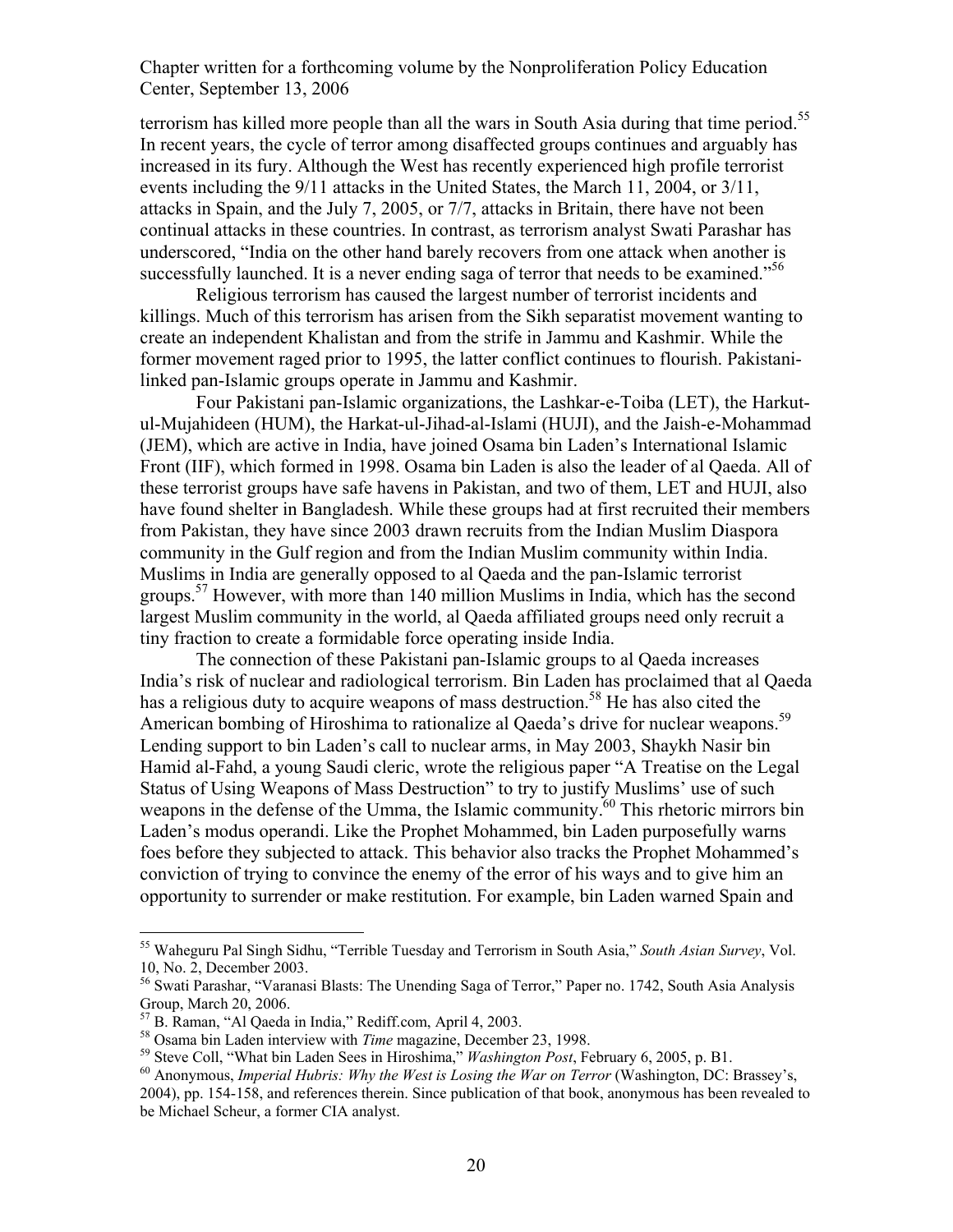Britain before the 3/11 and 7/7 attacks. Both countries were apparently primary targets of al Qaeda-affiliated groups because they were closely aligned with the United States, especially in the war in Iraq.

Until April 23, 2006, neither bin Laden nor his deputy Ayman al-Zawahiri had directly criticized India. On that date, bin Laden, in a video aired by the Al Jazeera TV channel, spoke about India's involvement in Kashmir and referred to an alleged Crusader-Zionist-Hindu war against the Muslims. A prominent South Asian terrorism analyst believes that the bin Laden message was provoked in part by President Bush's visits to India and Pakistan in early March 2006.<sup>61</sup>

Other Islamic extremists have warned Muslims about Hindus allegedly colluding with the United States and Israel. Notably, Professor Khurshid Ahmad, a leading ideologue for the Jamaat-e-Islami, has written about the Islamist "axis of evil," revolving around Christians, Jews, and Hindus.<sup>62</sup> Such rhetoric may have inspired al Qaeda or an al Qaeda-affiliated group to bomb commuter trains on July 11, 2006. These bombings killed about 200 people in Mumbai. Soon after the attack, a self-described al Qaeda representative said that al Qaeda had established a cell in Kashmir and that the bombings were "a reaction to what is happening to the minorities, especially Muslims in India."<sup>63</sup>

Early backlash against India cozying up to the United States occurred on October 29, 2005, when three precisely coordinated bombs detonated in Delhi, killing about 50 people. These bombings had the mark of al Qaeda and the IIF because of the wellsynchronized nature of the multiple attacks and the occurrence close to Al Quds Day, which is on the last Friday of the Ramadan fasting period. Many Muslims commemorate Al Quds Day by protesting against the Israeli occupation of East Jerusalem where the Al Quds mosque is located. The bombings also happened two days before Diwali, a major Hindu festival. Moreover, the blasts follow on the heels of a propaganda campaign against India launched by al Qaeda, the Taliban, and the IIF. For example, on August 9, 2005, the Al Arabiya TV channel broadcast an alleged al Qaeda video that showed interviews with jihadists in Afghanistan saying that they are avenging the killing of Muslims by the United States, Britain, Israel, and India.<sup>64</sup> The propaganda campaign ramped up soon after Prime Minister Singh's high profile visit to the United States in July 2005.65 During that visit, Singh and Bush unveiled the U.S.-India nuclear deal.

 So far, religious terrorists in India have not attacked nuclear facilities or used nuclear or radiological materials in their attacks. However, on September 12, 2001, Sheikh Jamil-ur-Rehman, the leader of the Tehrik-ul-Mujahideen, a terrorist group in Kashmir, promised to attack nuclear facilities in India.<sup>66</sup> Although some religious terrorist organizations, such as al Qaeda, have expressed strong interest in nuclear terrorism, all of the religious terrorist groups have favored well-proven techniques of improvised explosive devices, suicide bombings, hostage taking, as well as hijacking and blowing up aircraft. South Asian terrorist groups who are mainly influenced by non-

<sup>&</sup>lt;sup>61</sup> B. Raman, "Bin Laden Targets India," Paper No. 1776, South Asia Analysis Group, April 25, 2006.

<sup>&</sup>lt;sup>62</sup> Husain Haqqani, "The Ideologies of South Asian Jihadi Groups," *Current Trends in Islamist Ideology*, published by the Hudson Institute, Volume 1, April 2005, pp. 19-20.

<sup>63</sup> Amelia Gentleman, "Al Qaeda Link to Kashmir Worries India," *International Herald Tribune*, July 13, 2006.

<sup>64</sup> B. Raman, "Al Qaeda & India," Paper No. 1498, South Asia Analysis Group, August 13, 2005.

<sup>65</sup> B. Raman, "Delhi Blasts: The Message," Paper No. 1591, South Asia Analysis Group, October 30, 2005.

<sup>66 &</sup>quot;Terrorists Vow to Hit Indian N-Sites," *Times of India*, September 12, 2001.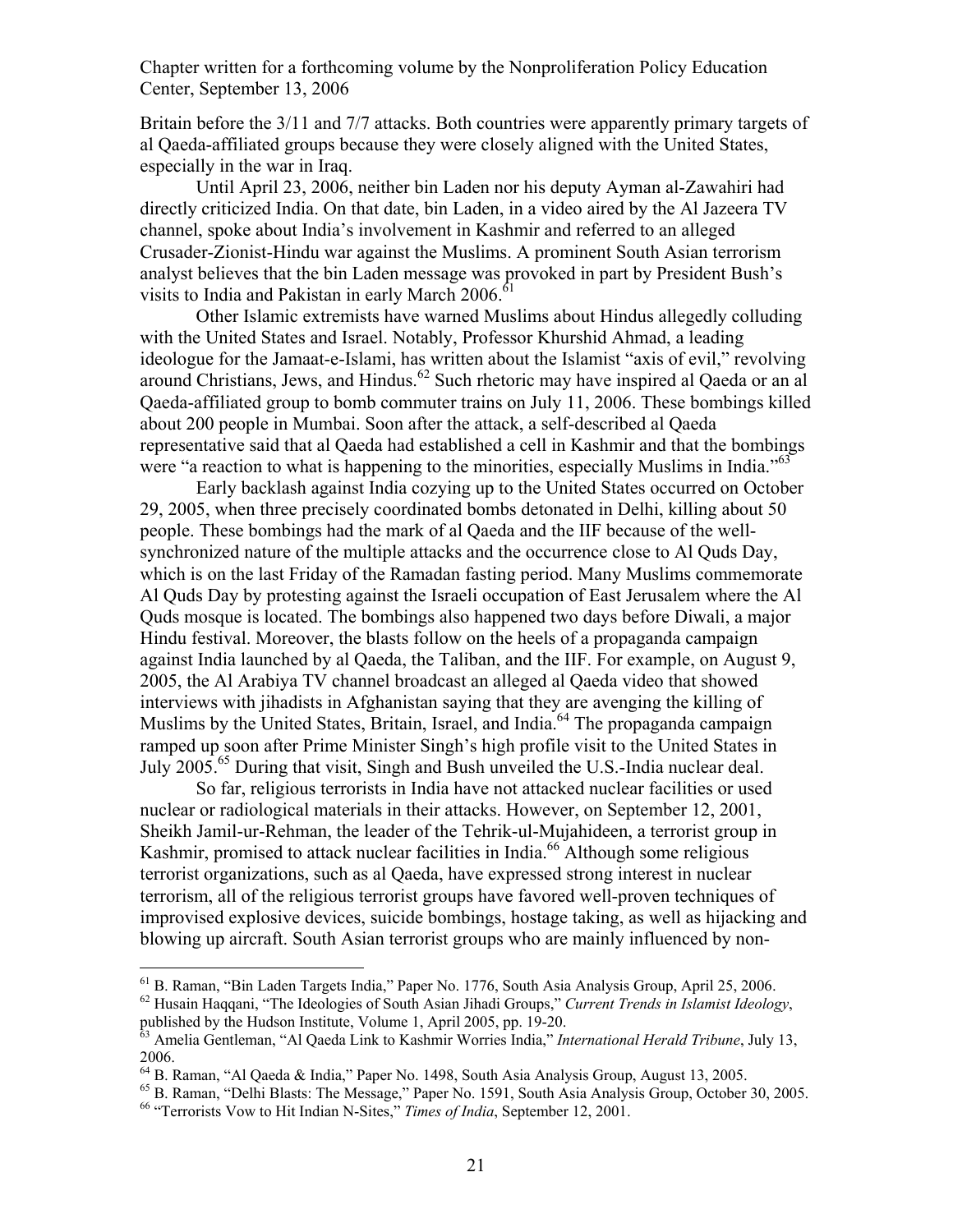religious motivations also have employed these non-nuclear methods and have notably introduced to the Subcontinent one of the more radical methods: suicidal terrorism. In May 1991, suicidal terrorism first appeared in India with the assassination of Prime Minister Rajiv Gandhi by the Liberation Tigers of Tamil Eelam (LTTE), a nationalseparatist group in Sri Lanka. However, after the Pakistani pan-Islamic groups of LET, HUM, HUJI, and JEM teamed up with bin Laden's International Islamic Front in 1998, they have embraced and expanded the use of this method. Terrorists' willingness to covet martyrdom may be required for them to penetrate a nuclear facility. Certainly, an airplane crash into a nuclear plant would call for suicidal terrorists. Also, a truck bomb would likely require a terrorist martyr to drive to the designated target at the nuclear facility and ensure the detonation of the explosive.

 At least one terrorist who wanted to crash airplanes into nuclear power plants had lived in neighboring Pakistan. Khalid Shaikh Mohammed, a Pakistani and one of the chief planners of the 9/11 terrorist attacks, told interrogators that his ambitious original plan for 9/11 involved ten airplanes instead of the four that were used. In addition to smashing airplanes into the World Trade Center and the Pentagon, he wanted to crash planes into the CIA and FBI headquarters as well as nuclear power plants.<sup>67</sup> He was captured in Rawalpindi, Pakistan, in March 2003 and had connections to al Qaedaaffiliated groups throughout South and Southeast Asia. Mohamed Atta, the leader of the 9/11 hijackers, also reportedly "considered targeting a nuclear facility he had seen during familiarization flights near New York … referred to as 'electrical engineering.'"68 But the 9/11 report notes:

According to Binalshibh [one of the 9/11 planners], the other pilots did not like the idea. They thought a nuclear target would be difficult because the airspace around it was restricted, making reconnaissance flights impossible and increasing the likelihood that any plane would be shot down before impact. Moreover, unlike the approved targets, this alternative had not been discussed with senior al Qaeda leaders and therefore did not have the requisite blessing.<sup>69</sup>

 Some terrorist attacks in India have brought it close to war with Pakistan. In particular, the December 13, 2001, attack on the Indian parliament and the following January 2002 attack on the Kaluchak army camp spurred New Delhi to mobilize its military along the India-Pakistan border. Many Indian leaders believed that Islamabad was responsible for allowing the perpetrators of these attacks to operate within Pakistan. The military mobilization spurred U.S. intervention with Islamabad. In response, Pakistan temporarily stemmed the flow of militants into India. According to V. R. Raghavan, a retired general in the Indian army, this experience in part shifted Indian strategy "from defensive to proactive, offensive responses to terrorism."70 As a consequence, in the future, India may use "punitive military actions such as air strikes against terrorist

 $67$  9/11 Commission Report, p. 154.

<sup>68 9/11</sup> Commission Report, p. 245.

 $69$  Ibid.

<sup>70</sup> V. R. Raghavan, "The Double-Edged Effect in South Asia," *The Washington Quarterly*, Autumn 2004, p. 150. In an earlier paper, Jon P. Dorschner, "An Indian Assault on Terrorism—The Military Option," Department of Social Sciences, United States Military Academy, August 2002, examines India's strategic shift.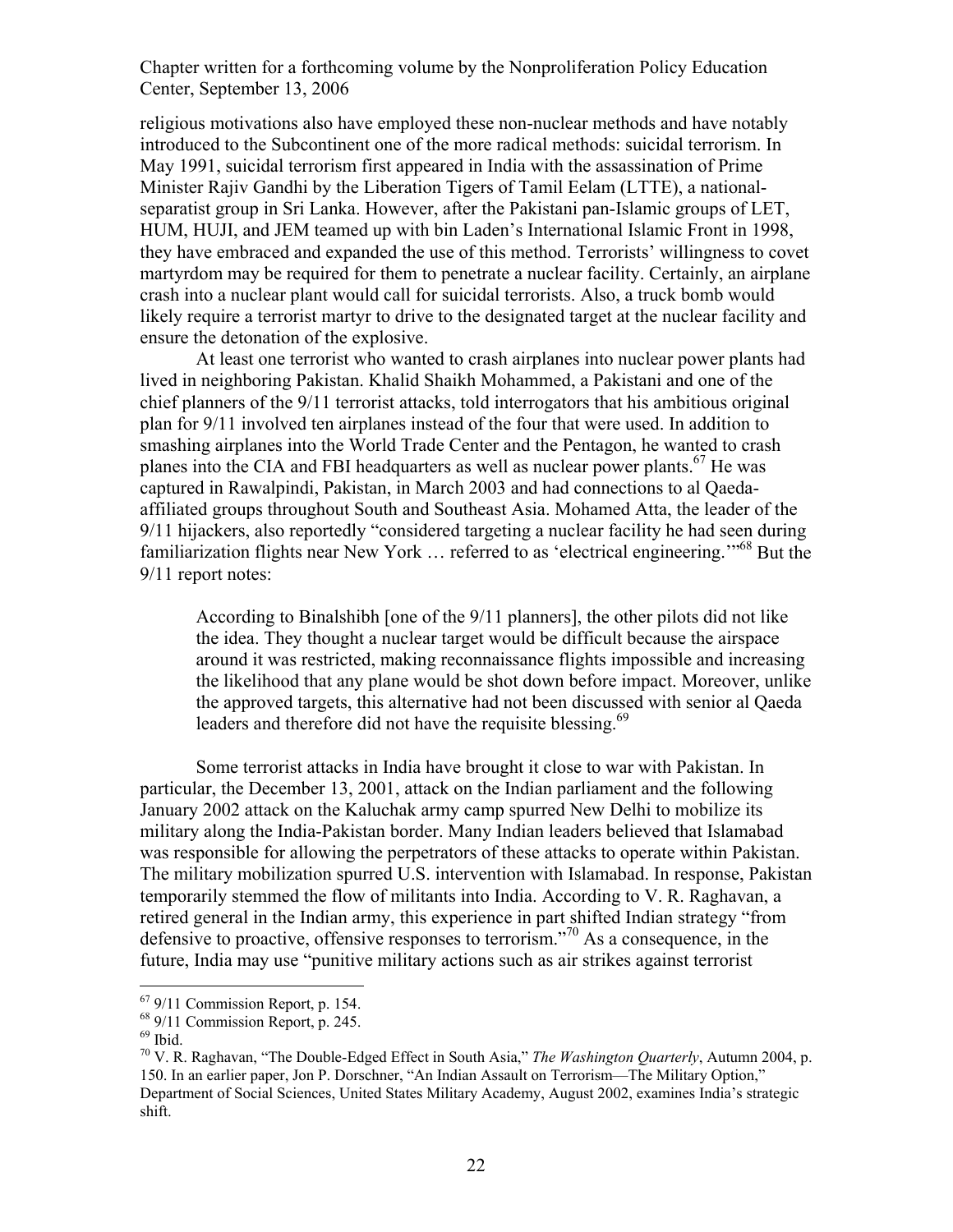infrastructure and military forays to take out terrorist bases in Pakistani territory."71 In light of this new more aggressive strategy, a terrorist attack on or sabotage of an Indian nuclear facility could spark a war between India and Pakistan, particularly if New Delhi suspects Islamabad's involvement in the initiating event.

Concerns about Pakistan attacking nuclear facilities have influenced decisions on where to build Indian nuclear power plants. For example, on June 23, 2006, the Indo-Asian News Service reported that New Delhi was forced to rethink its original plans to locate a new nuclear plant in Punjab after concerns were raised about the proposed site's close proximity to Pakistan. Instead, the new plant will be built in Haryana.<sup>7</sup>

 Al Qaeda or al Qaeda-affiliated groups in South Asia could try to blackmail India to "liberate" Kashmir from India. Blackmail is most effective when it targets what someone cherishes. It would not have been lost on jihadi terrorists in South Asia that India believes dearly in its nuclear program. Moreover, a blow delivered to this program would also strike at the United States, which has invested much of its foreign policy clout in promoting India's civilian nuclear development. Jihadis seeking the liberation of Kashmir would not want to commit nuclear terrorism inside that region because of fear of harming their constituents. Instead, they would target Indian nuclear facilities outside that region of which there are many. The blackmail scenario could play out in a number of ways. Conceivably, a terrorist group could forewarn Indian authorities before the attack demanding surrender of Kashmir. Alternatively, the group might believe that a more effective method is to prove its capability by launching an attack on a nuclear facility and then make its demand. The blackmail would take the form of threats against other facilities. New Delhi would probably suspect Islamabad's involvement especially because Indian leaders would likely reason that successful terrorist strikes against nuclear facilities would require financial and technical assistance from a state sponsor. This scenario could then spiral into a war between India and Pakistan.

 While non-religious terrorist groups in India are not apparently motivated to acquire and use weapons of mass destruction, possible exceptions are Marxist and Maoist groups. These groups intend to right the wrongs of economic and social injustice experienced by hundreds of millions of India's poor people. Marxist groups in India have linked up with Maoist groups in Nepal, Sri Lanka, and Bangladesh.<sup>73</sup> This network could lend means of financial and technical support among these groups. Although Marxist and Maoist terrorist organizations in South Asia have not openly expressed interest in chemical, biological, radiological, or nuclear terrorism, one group has drawn attention recently to its targeting of India's economic infrastructure. During the past four years, the Naxalites, a Maoist-inspired group, have spread throughout parts of eastern and southern India. Their numbers have recently increased, and they are held responsible for attacks that killed about 900 people in 2005. The Naxalites and some Marxist groups have recently threatened to attack mining operations.74 A major uranium mining and milling site in Jaduguda is located in the Indian region of Jharkhand, a stronghold of the Naxalites. The Naxalites have already attacked railways and could turn their sights on nuclear power plants because of these facilities high-profile economic significance.

<u>.</u>

 $71$  Ibid.

<sup>&</sup>lt;sup>72</sup> "Haryana Selects Nuclear Power Plant Site," Indo-Asian News Service, June 23, 2006.<br><sup>73</sup> B. Raman, "Terrorism: India's Unending War," Rediff.com, April 4, 2003.

<sup>74 &</sup>quot;India's Revolutionaries: The East is Red," *The Economist*, April 15, 2006, p. 45.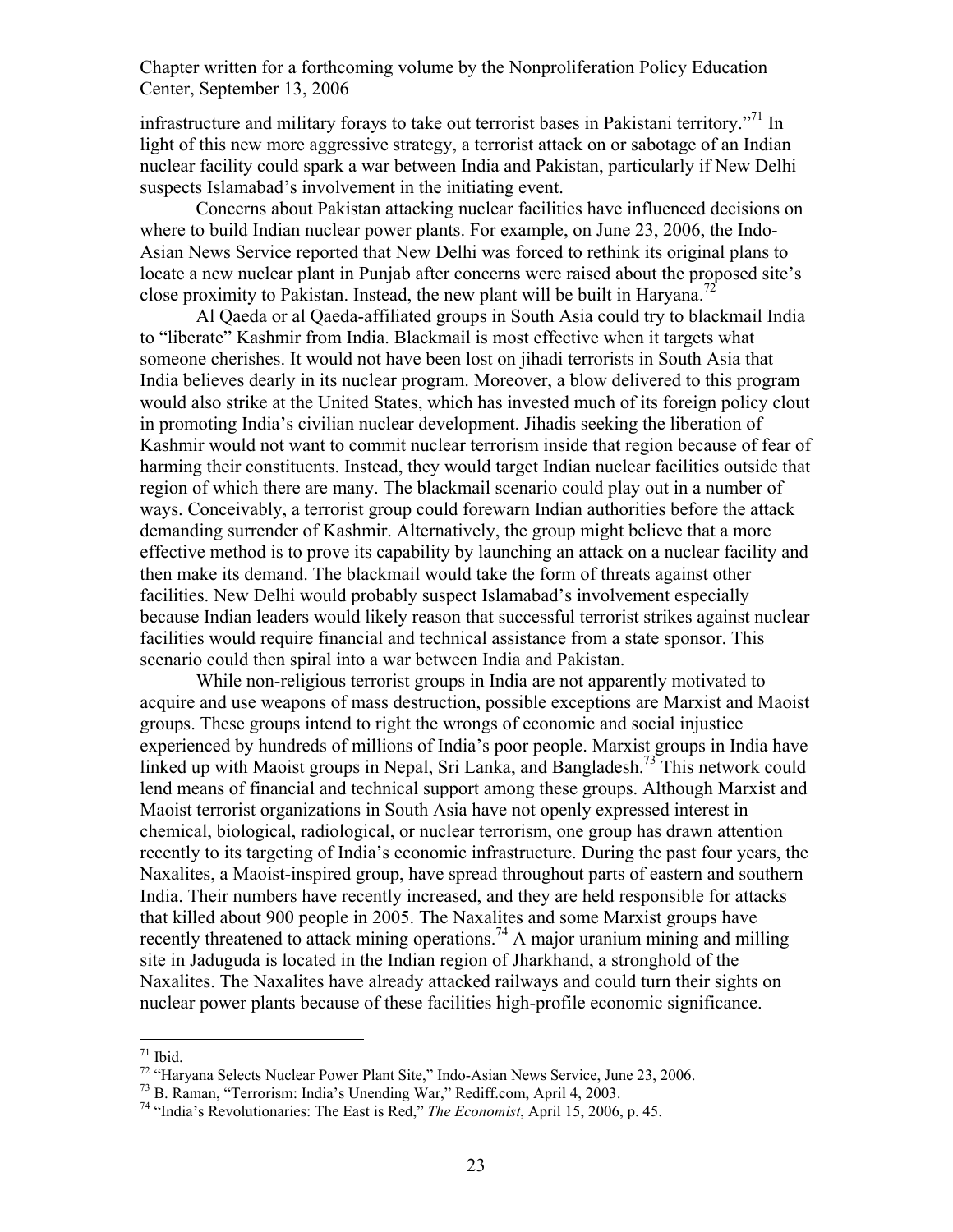## **Protective Measures**

The Ministry of Home Affairs is the lead agency in managing internal Indian security. A major part of the Home Ministry, the Central Industrial Security Force (CISF) is responsible for defending nuclear installations and is independent of the Department of Atomic Energy. But the CISF, a paramilitary force, has many additional responsibilities. It protects oil refineries, ports, airports, steel plants, and many other places that are vital for India's economy. The CISF currently consists of more than 95,000 personnel guarding more than 250 industrial locations. It has a specially trained fire wing that provides fire-fighting services to the government. With all of these duties, there are concerns that CISF is stretched too thin.<sup>75</sup> Even the Indian government's official Web site for the CISF acknowledges, "CISF is increasingly being called upon to perform important duties beyond its charter such as internal security, airport security, security of highway, election duties, etc." While not discussing the details of its training methods, the CISF Web site mentions that its seven training institutions are trying "to keep the force abreast of the latest trends in threat perception and its management vis-à-vis the technological advancement in the field.<sup> $\frac{7}{6}$ </sup> It is not openly reported as to what types and frequency of testing the CISF undergo at nuclear facilities.

In 2004, India's Border Security Force (BSF) announced that it is forming a battalion with special skills in countering nuclear, biological, chemical threats. The special battalion will receive training from nuclear experts at BARC. At that time, the BSF also pointed to increased concerns about militant camps in Bangladesh. While the battalion has established its main base of operations near Bangladesh, BSF reported that the battalion could deploy in any part of India if and when needed.<sup>77</sup>

In April 2002, the Chairman of India's Nuclear Power Corporation announced that he was cognizant of the terrorist threat and mentioned that the DAE and CISF have performed security drills at nuclear facilities.<sup>78</sup> Within a month after 9/11, New Delhi promulgated no-fly zones around nuclear power plants.<sup>79</sup> However, it is uncertain whether these facilities are adequately protected by anti-aircraft defenses.

 The Indo-U.S. Working Group on Counterterrorism has discussed a variety of issues including nuclear terrorism. The United States has reportedly brought up the issue of assistance to secure Indian nuclear facilities.<sup>80</sup> But such assistance faces the hurdle of appearing to place India in a subservient position. Indian officials pride themselves on trying to become self-reliant. To have a greater chance of being accepted, U.S. help with nuclear plant security would have to at least be perceived as a cooperative venture.

 Crises have often spurred India and Pakistan to enhance cooperative efforts to address mutual security concerns. In the 1980s, for instance, Indian fears about Pakistan's

<sup>75</sup> Rajesh M. Basrur and Hasan-Askari Rizvi, *Nuclear Terrorism and South Asia*, Cooperative Monitoring Center Occasional Paper No. 25, Sandia National Laboratories, SAND 98-0505/25, February 2003.<br><sup>76</sup> DefenceIndia, "Central Industrial Security Force," Web site, available at:

http://www.defenceindia.com/defenceind/cisf.html, accessed on July 12, 2006.<br>
<sup>77</sup> Marcus Dam, "BSF Battalion to Counter Nuclear, Chemical Threat," *The Hindu*, September 17, 2004.<br>
<sup>78</sup> R. K. Radhakrishnan, "Security Con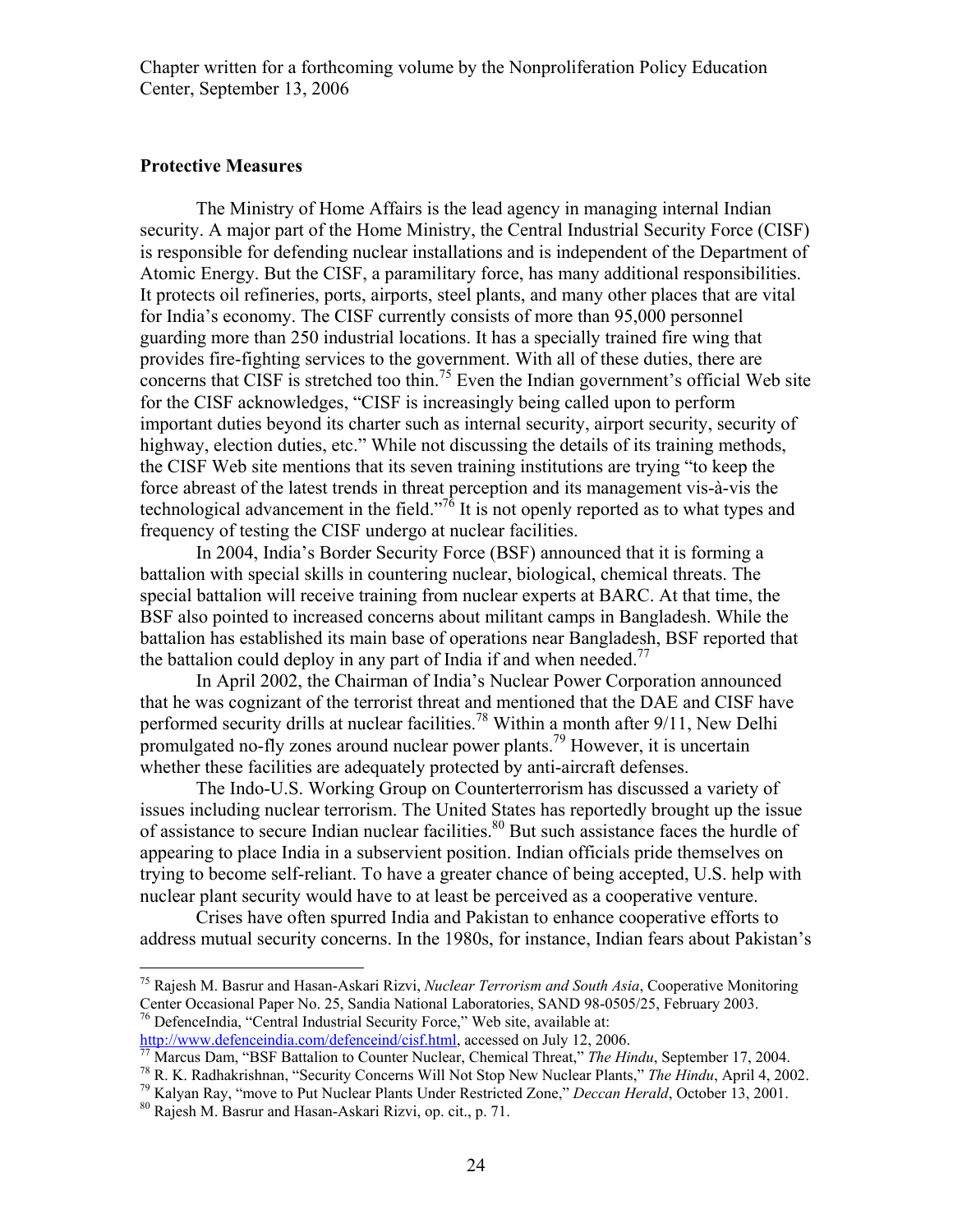nuclear weapons program were rising. During the early 1980s, New Delhi considered preemptive strikes against Pakistan's nuclear facilities, especially the Kahuta plant. Rumors were circulating that Israel would carry out the attack if India requested.<sup>81</sup> As noted earlier, Israel had bombed the Osirak reactor in Iraq in 1981. During this time period, New Delhi had yet to diplomatically recognize Israel because of not wanting to rile India's large Muslim population. A possible buildup to a preemptive attack heightened already growing tensions on the Subcontinent.

A partial defusing of the crisis atmosphere came about with the 1988 agreement between the two adversaries to refrain from attacking each other's nuclear facilities in the event of war. The agreement entered into force in 1991. Since January 1, 1992, the two sides have annually exchanged a list of their nuclear facilities. Although this agreement has served as a confidence building measure, it has its shortcomings. It does not define "nuclear facility," and it does not specify when a facility should be included on the list, that is, when construction has started or been completed. The lists have never been openly published. Outside observers suspect that the lists are incomplete and most likely do not include many military facilities. If possible, it would be interesting to compare the list India has sent Pakistan to the list of civilian facilities India has sent to its parliament and the United States with respect to the U.S.-India nuclear deal.<sup>82</sup>

 Although India is not a signatory of the Nuclear Non-Proliferation Treaty, it is a member of the International Atomic Energy Agency (IAEA). The IAEA has provided some security training using seminars for Indian officials. Also, both Indian and Pakistani experts have participated in the IAEA-sponsored International Training Course on the Physical Protection of Nuclear Facilities and Materials operated by the Sandia National Laboratories.<sup>83</sup> But India and Pakistan could make more effective use of the IAEA by requesting International Physical Protection Advisory Service missions in which an international team makes confidential vulnerability assessments that result in specific recommendations to improve physical security. But Indian and Pakistani concerns about the leakage of sensitive information from civilian facilities embedded in the military complex are likely creating resistance to fully opening up to the IAEA. $^{84}$ 

The two countries are also parties to the Convention on the Physical Protection of Nuclear Material (CPPNM). A major shortcoming of the CPPNM was that for many years, it only applied to protection of nuclear material during international transit. But amendments to the CPPNM in 2005, once ratified, would require parties to protect nuclear material at their domestic facilities. Still, independent security experts have expressed concern that security requirements, associated with the CPPNM and related IAEA guidance, are not rigorous enough.<sup>85</sup>

### *Increasing the Number of Guards does not Always Increase Security*

 $81$  Wolpert, op. cit, p. 246.

<sup>&</sup>lt;sup>82</sup> E-mail communication with Michael Krepon, April 17, 2006.

<sup>83</sup> Arian L. Pregenzer, Securing Nuclear Capabilities in India and Pakistan: Reducing the Terrorist and Proliferation Risks, *Nonproliferation Review*, Spring 2003, p. 125. 84 Sharon Squassoni, *Nuclear Threat Reduction Measures for India and Pakistan*, CRS Report for

Congress, RL31589, Updated February 17, 2005, p. 8.

<sup>&</sup>lt;sup>85</sup> George Bunn, "Raising International Standards for Protecting Nuclear Materials from Theft and Sabotage," *Nonproliferation Review*, Summer 2000.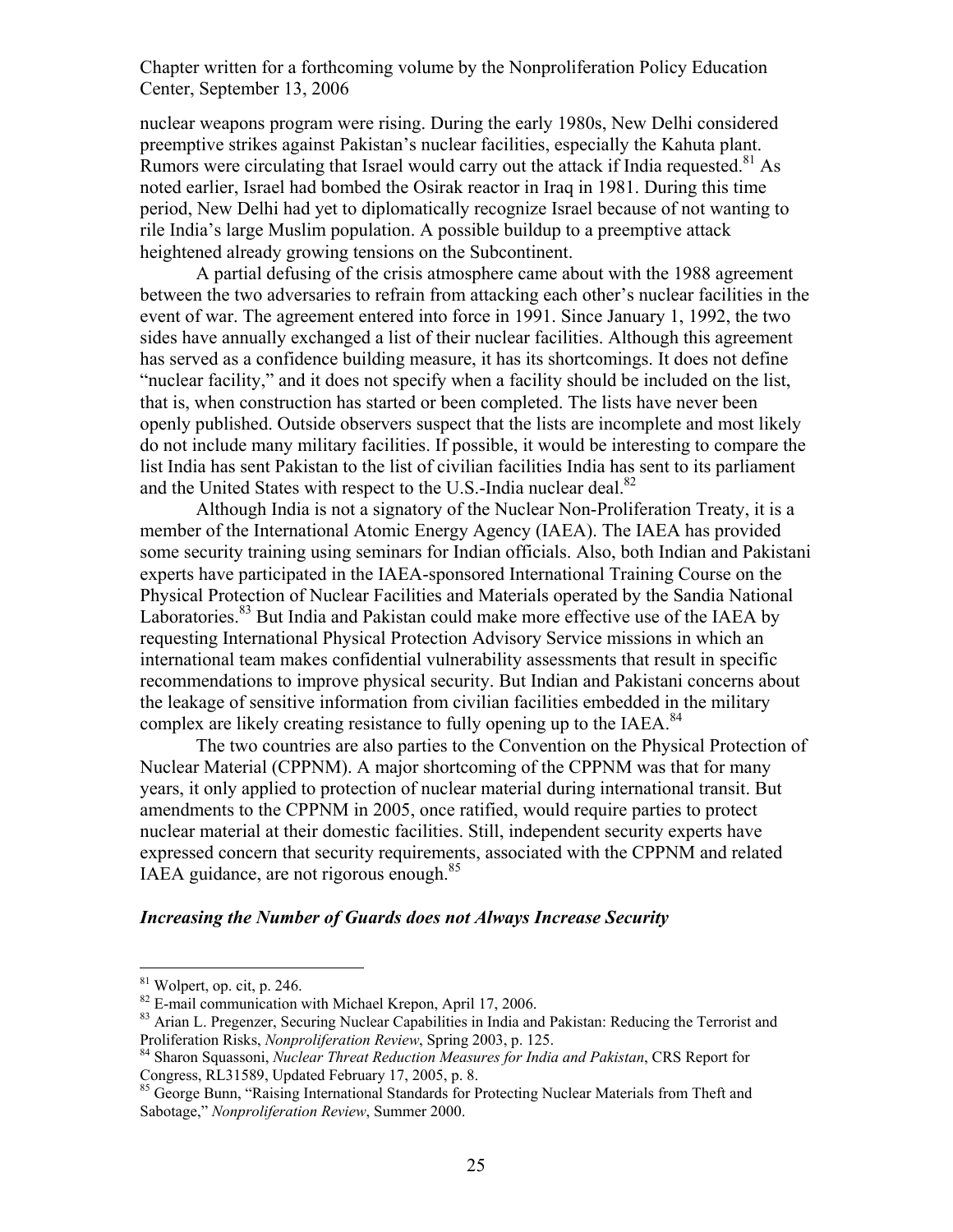While increasing the number of guards might appear to always increase security, certain countervailing human behaviors might actually weaken security if guard forces are increased. Scott Sagan, a Stanford University professor, has challenged the conventional thinking on guard forces. In a 2003 paper that won Columbia University's Institute for War and Peace Studies best paper award, he identified three ways in which more security forces could result in less security.<sup>86</sup>

First, more guards could increase the threat from insiders. If recently hired guards are not thoroughly screened, saboteurs could infiltrate the nuclear facility. Even if the new guards are well screened, screening procedures are not foolproof, and a rapid increase in new hires increases the probability of some malicious people being admitted. India's ambitious plan to rapidly increase the number of its nuclear plants could unintentionally allow penetration by saboteurs. While India would likely insist that it is only recruiting loyal employees for its nuclear facilities, Sagan cautions, "Unfortunately, organizations that pride themselves on high degrees of personnel loyalty can be biased against accurately assessing and even discussing the risk of insider threats and unauthorized acts." After an employee clears a background check, he could become the target of coercion by terrorists.

Second, Sagan observes that guard redundancy can diffuse responsibility through the phenomenon of social shirking. Citing examples from even elite military units, he points out that it is a common human tendency to assume that others will "take up the slack." Third, Sagan cautions that increasing security forces at a nuclear plant could lead to overconfidence that the security system is stronger that it really is. This unintended consequence can lead to the risky behavior of building and running more nuclear facilities than the security system can manage. Sagan concludes, "Predicted increases in nuclear security forces should not be used as a justification of maintaining inherently insecure facilities or increasing the number of nuclear power plants, storage sites, or weapons facilities." Still, he does not mean that "redundancy never works in efforts to improve reliability and security." He advises that greater awareness of the potential pitfalls in simply adding more security forces would likely increase vigilance.

### **Recommendations**

 $\overline{a}$ 

 Over many decades, India has developed a widespread and multifaceted nuclear infrastructure. While New Delhi has instituted security practices, including a paramilitary guard force and a personnel reliability program, it must continually reevaluate the rigorousness of its security system as it forges ahead with an ambitious expansion of its nuclear enterprise. It is not clear whether India has reexamined its design basis threat (DBT) in light of al Qaeda's growing influence on terrorist activity in India. The DBT is the particular level of threat from outside attackers and inside saboteurs.

Another complicating factor for Indian nuclear security is the tight interconnection between India's civilian and military nuclear programs. A commercial reactor would likely pose more of a target for military attack if it were associated with the

<sup>86</sup> Scott D. Sagan, "The Problem of Redundancy Problem: Why More Nuclear Security Forces May Produce Less Nuclear Security," *Risk Analysis: An International Journal*, August 2004. All quotations referenced to Sagan appear in that article.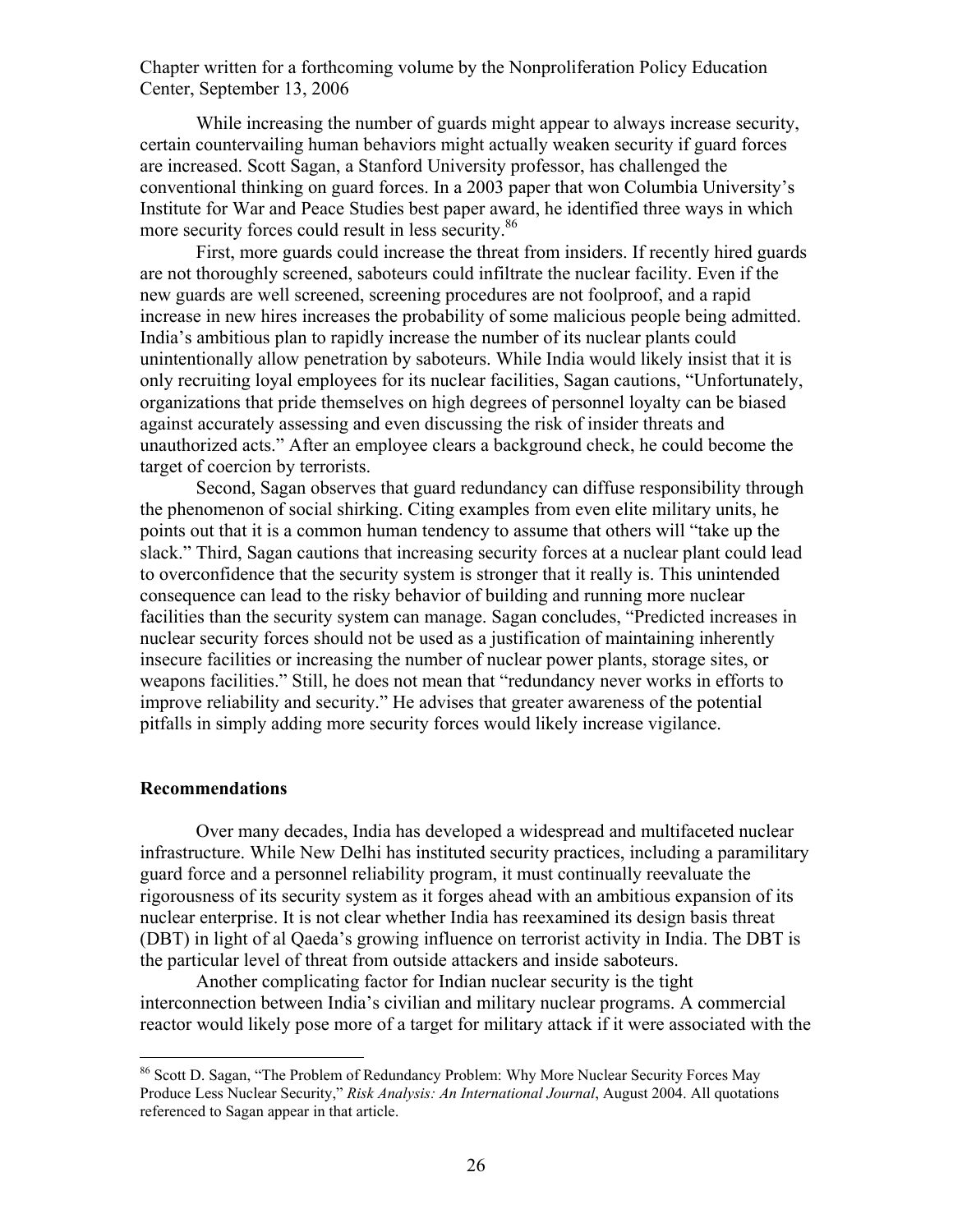military nuclear sector. Moreover, this blurring between the programs shrouds the civilian nuclear activities in more secrecy than a purely civilian program would experience. Although secrecy can keep sensitive information from the enemy, too much secrecy can silence questioning that leads to improvements in security.

# *Separate Civilian and Military Nuclear Programs*

India should move more of its civilian nuclear facilities into a separate civilian program. While New Delhi, under the U.S.-India nuclear deal, has designated an additional handful of its commercial reactors as subject to IAEA safeguards, many more of its reactors remain in the military sector. The United States should use what influence it has to urge India to place more of its commercial reactors as well as its breeder reactors under the civilian program. Other nuclear-armed countries such as France and Russia have designated their breeder programs as civilian. New Delhi has objected to designating its breeder program as purely civilian because it foresees this program as potentially providing a huge source of plutonium for weapons. Such potential plans should provide further incentive for the United States and other nuclear-armed countries to bring India and Pakistan into serious negotiations for a fissile material cutoff. Such negotiations would also have to involve China, which is believed to have stopped making fissile material for nuclear weapons but has never formally announced it has.

# *Develop Cooperative Nuclear Security*

 $\overline{a}$ 

 India prides itself on having developed a largely indigenous nuclear program. Many Indian leaders bristle at the suggestion that their country needs security assistance. The United States, the IAEA, and other relevant entities should work cooperatively with India to improve its nuclear security. Perhaps the United States could leverage the U.S.- India nuclear deal to encourage New Delhi to engage in this issue.<sup>87</sup> U.S. security experts could brief Indian officials about security practices in the United States. In the spirit of true cooperation, India would be encouraged to discuss its practices. While the nonnuclear part of the U.S.-India deal mentions greater cooperation on fighting terrorism in South Asia, the United States and India should strive to ensure that more work is done in this area as the region confronts severe threats from numerous terrorist groups.

 New Delhi would likely have to be convinced to accept a cooperative security program. A relevant precedent is the opening up of India's civilian nuclear program to outside peer review of the safety systems and operational practices at its nuclear power plants. WANO has conducted several such confidential reviews in India. A WANO-like security peer review could confidentially identify shortcomings in India's security system. The peer reviewers could involve IAEA security experts as well as experts from other countries' nuclear programs. Indian experts could take part in serving as peer reviewers of other nuclear programs. Thus, the peer review program would not single out a particular country but would serve as a global network to exchange best security

<sup>&</sup>lt;sup>87</sup> Kenneth N. Luongo and Isabelle Williams, "Seizing the Moment: Using the U.S.-India Nuclear Deal to Improve Fissile Material Security," *Arms Control Today*, May 2006.